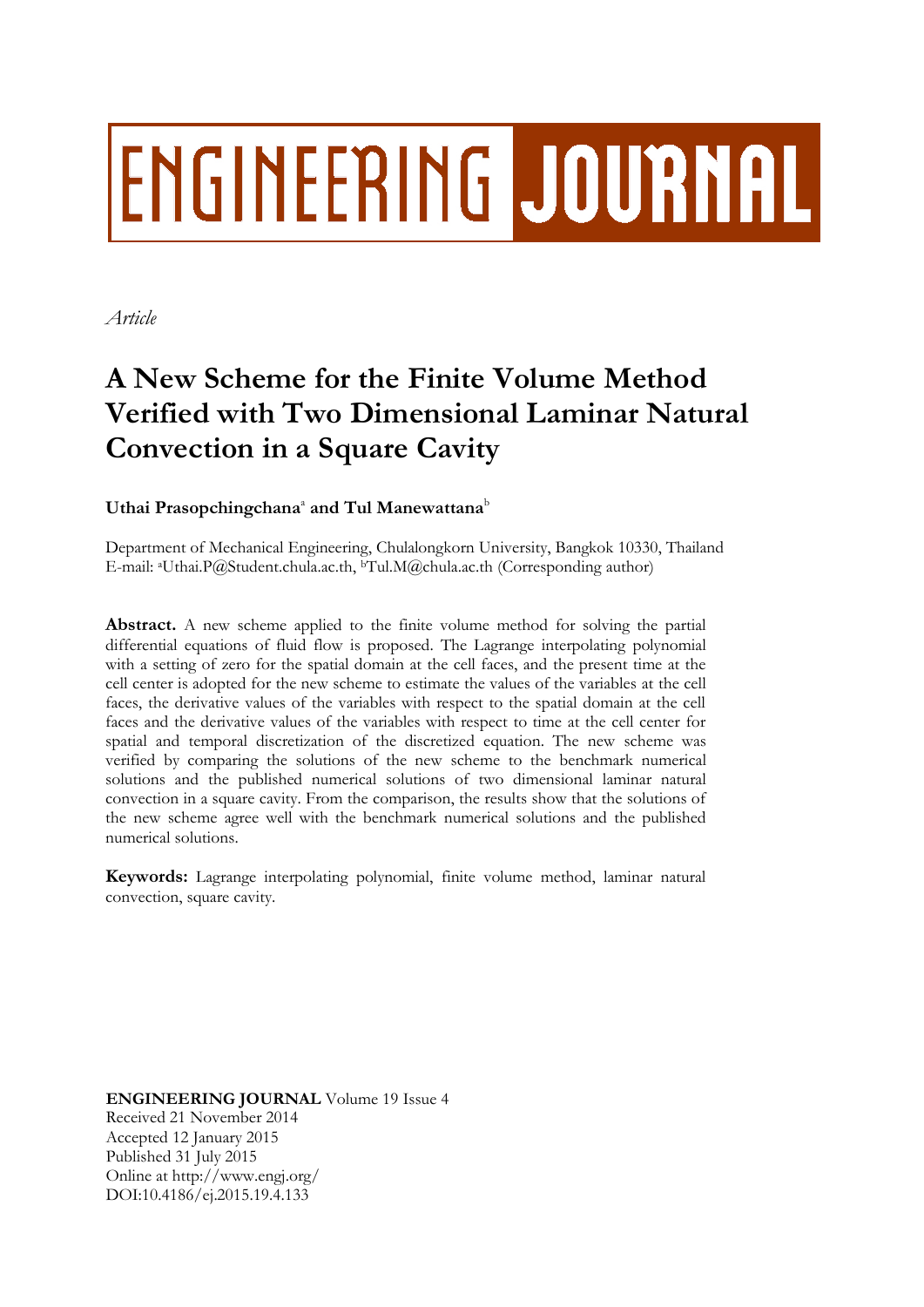#### **1. Introduction**

Computational fluid dynamics has a great deal of attention from engineering and industrial applications in the last few decades, because of saving from experimental cost and time consumption. There are many methods for numerical solving the partial differential equations of fluid flow such as the finite difference method, the finite volume method, the finite element method, the boundary element method and the lattice Boltzmann method etc. The finite volume method is one of the popular methods used to simulate the dynamic of fluids. For discretization of the equations of fluid flow, there are a lot of schemes adopted to estimate the values and derivative values of the variables of the governing equations of fluid flow. For highorder accuracy applied with non-uniform grids, this is a difficult problem for developing the discretized equations. Because a general method to determine the coefficients of schemes [1–6] is the truncated Taylor series which has to derive and calculate the coefficients of schemes from the series equations as much as the number of the accuracy order. Recently, new schemes have been proposed by using interpolating polynomial schemes [7–13]. Ratnesh et al. [7] adopted the Hemite-Birkhoff interpolation polynomials to approximate the derivative values of the variables of the high-order compact finite difference schemes for the non-uniform grids. Later, Beljadid et al. [11] used the Lagrange interpolating polynomials to estimate the values of the variables for the high-order upwind scheme. Recently, Ramirez et al. [13] employed the moving least squares interpolation polynomials to approximate the derivative values in the higher-order finite volume method to solve the incompressible Navier-Stokes equations. But all of them still have a problem with the coefficient determination for interpolation. To reduce the cumbersome process of the coefficient determination of schemes for discretization on high-order accuracy, the new scheme, the Lagrange interpolating polynomial with a setting of zero for the spatial domain at the cell faces and the present time at the cell center, is proposed in this article.

The classical verification for new schemes in the computational fluid dynamic field has been the comparison of the solutions obtained from the new schemes to the benchmark numerical solutions of natural convection in a square cavity. Natural convection in a cavity is a thermal phenomenon occurring in many engineering applications such as, air flow in gaps of double glazing units, free circulation of air in cavities of electrical equipment or electronic instrument etc. Since, the combination of fluid mechanic field and thermal science [14], verification with natural convection in a cavity can simultaneously be performed in two fields. The benchmark numerical solutions of natural convection in a square cavity with the vertical differentially heated walls and the horizontal adiabatic walls were provided by De Vahl Davis [15] and Saitoh and Hirose [16] which were obtained by using the finite difference method to discretize the equations of fluid flow. De Vahl Davis carried out the simulation with the second-order central differences for spatial discretization, while Saitoh and Hirose performed their study with the fourth-order of accuracy. In addition, nowadays there are a lot of the published numerical solutions [17–20] obtained from natural convection in a square cavity for verification of new schemes. Markatos and Pericleous [17] exhibited the solutions of laminar and turbulent natural convection in an enclosed cavity. The finite volume method was employed for simulation in their investigation. Later, Barakos et al. [18] reported the solutions of natural convection in a square cavity which they were calculated by using the finite volume method. After that, Dixit and Babu [19] presented the solutions of natural convection in a square cavity which they were obtained by using the lattice Boltmann method. Recently, Bairi [20] published the solution of natural convection in a square cavity which they were calculated by using the finite volume method.

The objective of this article is to propose the new scheme for solving the partial differential equations of fluid flow. The new scheme, Lagrange interpolating polynomial with a setting of zero of the spatial domain at the cell faces and the present time at the cell center, is employed to estimate the values of the variables at the cell faces, the derivative values of the variables with respect to the spatial domain at the cell faces and the derivative values of the variables with respect to time at the cell center of the discretized equation obtained from the transport equation of fluid flow. The fourth-order accuracy for the spatial approximation and the four time levels for temporal discretization of the new scheme are demonstrated in this article. The advantages of the new scheme are easy to determine the coefficients of the scheme and simply to extend to be the higher-order accuracy. The verification of the new scheme is based on an application, two dimensional laminar natural convection in a square cavity, while the fluid contained in the cavity is air treated as an incompressible Newtonian fluid, except the density in the body force term of the momentum equation in the vertical direction which gives the buoyancy force in the natural convection phenomenon.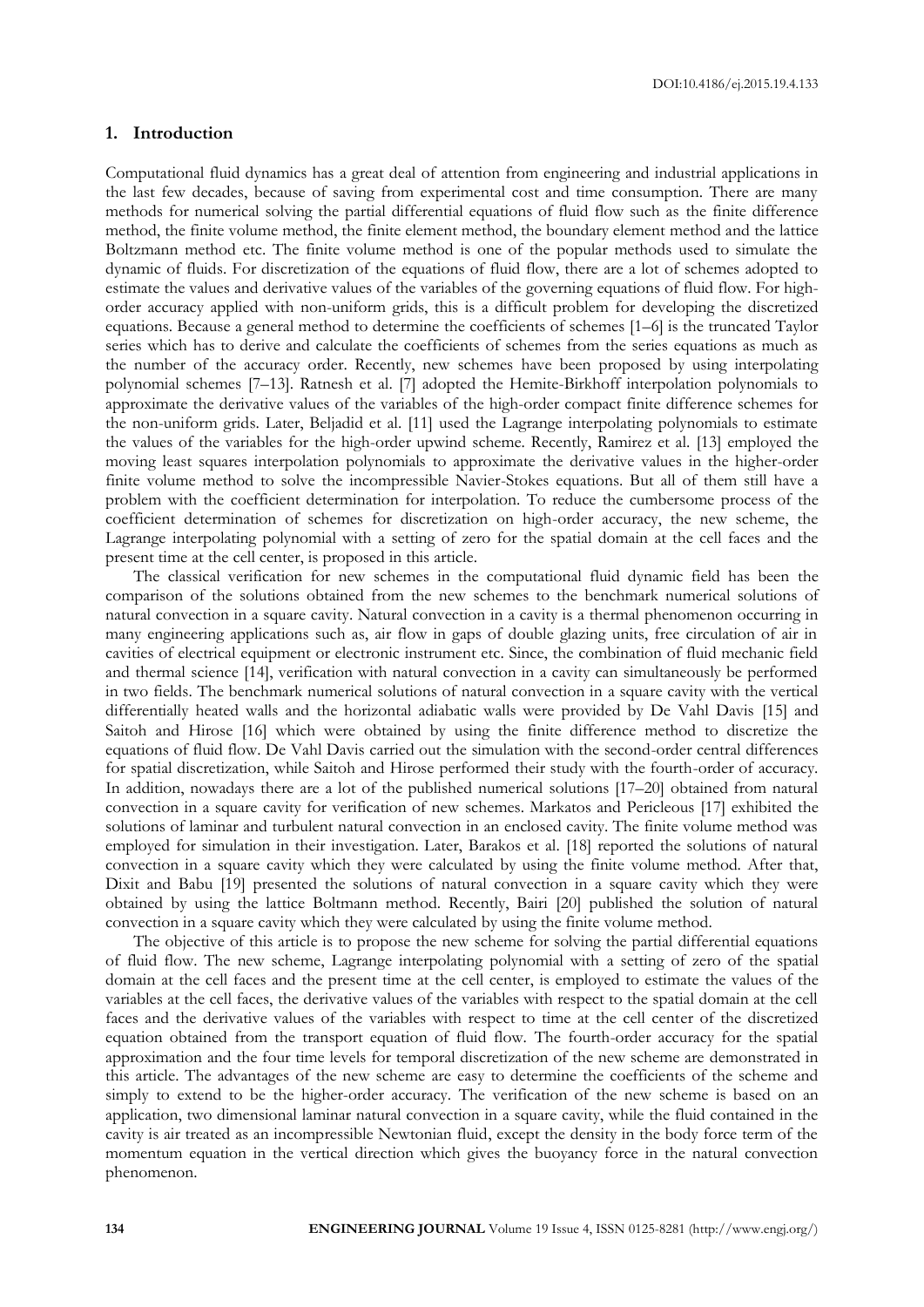#### **2. New Scheme Implementation**

The finite volume method is employed to transform the transport equation of fluid flow in order to get the discretized equation and the new scheme is adopted to estimate the values of the variables at the cell faces, the derivative values of the variables with respect to the spatial domain at the cell faces and the derivative values of the variables with respect to time at the cell center for spatial and temporal discretization by using Lagrange interpolating polynomial with a setting of zero for the spatial domain at the cell faces, and the present time at the cell center.

#### **2.1. Lagrange Interpolating Polynomial**

The Lagrange interpolating polynomial is a powerful method for estimation. This method is able to also estimate values of the variables and derivative values of the variables with respect to the spatial domain or the temporal domain at the cell faces and the cell center of the discretized equation in the finite volume method. The general form of the Lagrange interpolating polynomial can be written as [21]

$$
F(x) = \sum_{i=1}^{n} (L_i(x) \cdot F(x_i))
$$
\n(1)

where  $\vec{F}$  is a value of variables and a function of the spatial domain or the temporal domain  $\chi$  and  $\vec{L}$  is the Lagrange interpolating polynomial coefficient. The Lagrange interpolating polynomial coefficient can be expressed as

 $\prod_{\substack{j=1 \ j \neq i}}^n (x_i - x_j)$ 

 $(x-x_i)$  $\frac{1}{1}(x_i-x_i)$  $\frac{n}{\prod}$   $(x-x_j)$ 

 $x - x$ 

 $\prod_{i=1}^{n}$   $(x_i - x_i)$  $=\prod_{i=1}^n\frac{(x-1)}{(x_i-1)}$ 

 $(x)$ 

 $L_i(x)$ 



Fig. 1. Value *F* of variables at the western cell face on the spatial domain in the *x* direction.

For applying the Lagrange interpolating polynomial with the finite volume method for the four variable values of the neighbor cells on the spatial domain in the *x* direction as shown in Fig. 1, when  $F_{WW}$ ,  $F_{W}$ ,  $F_c$  and  $F_E$  are the variable values of the neighbor cells at the spatial domain  $x_{WW}$ ,  $x_w$ ,  $x_c$  and  $x_E$ respectively. The value of  $F_w$  at the western cell face can be estimated from the four variable values of the neighbor cells by using the Lagrange interpolating polynomial which it can be written as

(2)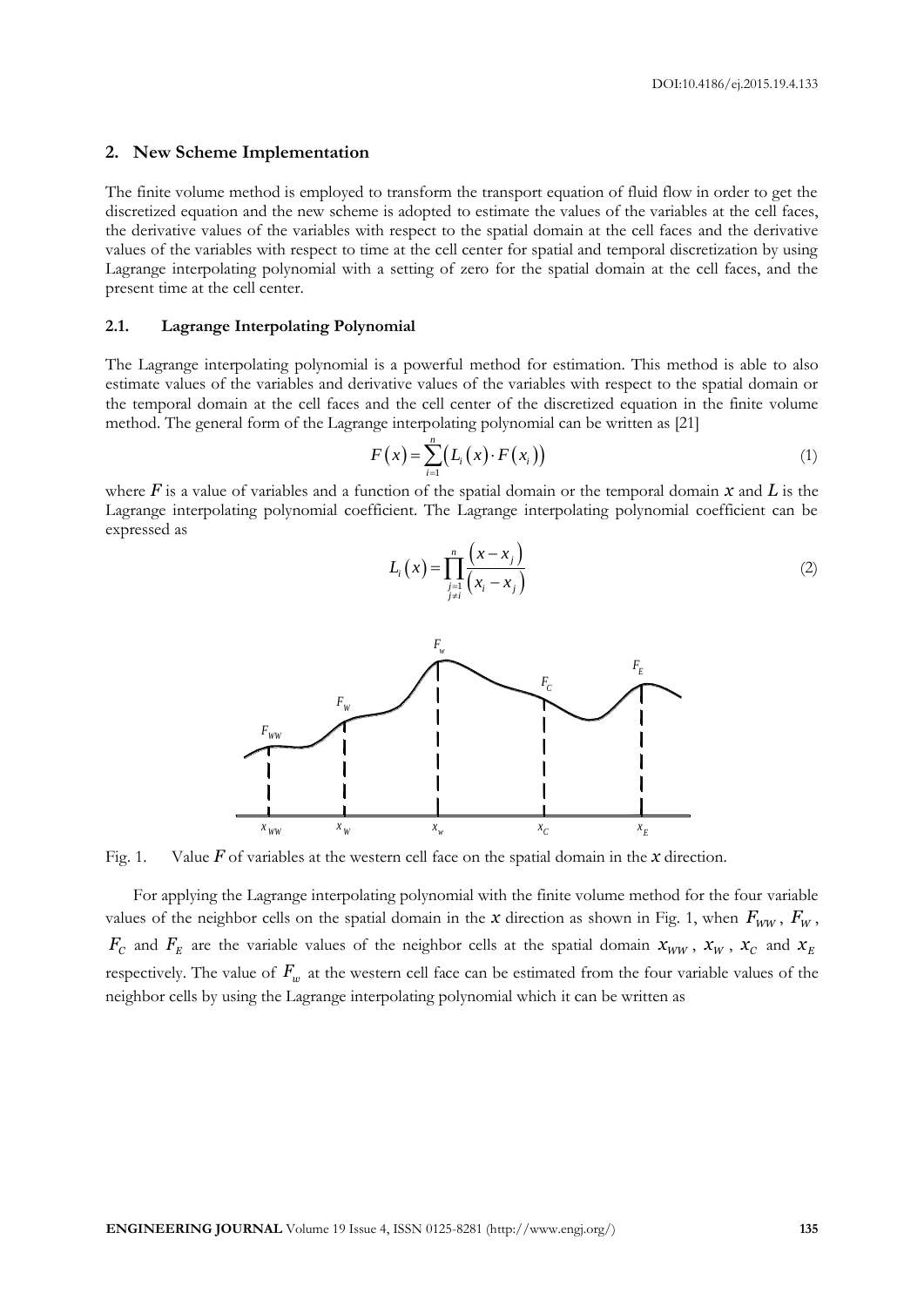$$
F_w = \frac{(x - x_w)(x - x_c)(x - x_E)}{(x_{ww} - x_w)(x_{ww} - x_c)(x_{ww} - x_E)} F_{ww}
$$
  
+ 
$$
\frac{(x - x_{ww})(x - x_c)(x - x_E)}{(x_w - x_{ww})(x_w - x_c)(x_w - x_E)} F_w
$$
  
+ 
$$
\frac{(x - x_{ww})(x - x_w)(x - x_E)}{(x_c - x_{ww})(x_c - x_w)(x_c - x_E)} F_c
$$
  
+ 
$$
\frac{(x - x_{ww})(x - x_w)(x - x_c)}{(x_E - x_{ww})(x_E - x_w)(x_E - x_c)} F_E
$$
  
(3)

And the value 
$$
F_w
$$
 in the Eq. (3) can be expressed in the expansion form as  
\n
$$
F_w = \frac{(x^3 - (x_w + x_c + x_E)x^2 + (x_w \cdot x_C + x_C \cdot x_E + x_w \cdot x_E)x - x_w \cdot x_C \cdot x_E)}{(x_{ww} - x_w)(x_{ww} - x_C)(x_{ww} - x_E)} F_{ww}
$$
\n
$$
+ \frac{(x^3 - (x_{ww} + x_C + x_E)x^2 + (x_{ww} \cdot x_C + x_C \cdot x_E + x_{ww} \cdot x_E)x - x_{ww} \cdot x_C \cdot x_E)}{(x_w - x_{ww})(x_w - x_C)(x_w - x_E)} F_w
$$
\n
$$
+ \frac{(x^3 - (x_{ww} + x_w + x_E)x^2 + (x_{ww} \cdot x_w + x_w \cdot x_E + x_{ww} \cdot x_E)x - x_{ww} \cdot x_w \cdot x_E)}{(x_C - x_{ww})(x_C - x_w)(x_C - x_E)} F_C
$$
\n
$$
+ \frac{(x^3 - (x_{ww} + x_w + x_C)x^2 + (x_{ww} \cdot x_w + x_w \cdot x_C + x_{ww} \cdot x_C)x - x_{ww} \cdot x_w \cdot x_C)}{(x_C - x_{ww})(x_C - x_w)(x_C - x_E)} F_E
$$
\n
$$
+ \frac{(x^3 - (x_{ww} + x_w + x_C)x^2 + (x_{ww} \cdot x_w + x_w \cdot x_C + x_{ww} \cdot x_C)x - x_{ww} \cdot x_w \cdot x_C)}{(x_E - x_{ww})(x_E - x_w)(x_E - x_C)} F_E
$$

And the first order derivative of  $F_w$  with respect to  $x$  for the fourth-order accuracy is given as

er derivative of 
$$
F_w
$$
 with respect to  $x$  for the fourth-order accuracy is given as  
\n
$$
\frac{dF_w}{dx} = \frac{(3x^2 - 2(x_w + x_c + x_E)x + (x_w \cdot x_c + x_c \cdot x_E + x_w \cdot x_E))}{(x_{ww} - x_w)(x_{ww} - x_c)(x_{ww} - x_E)} F_{ww} + \frac{(3x^2 - 2(x_{ww} + x_c + x_E)x + (x_{ww} \cdot x_c + x_c \cdot x_E + x_{ww} \cdot x_E))}{(x_w - x_{ww})(x_w - x_c)(x_w - x_E)} F_w + \frac{(3x^2 - 2(x_{ww} + x_w + x_E)x + (x_{ww} \cdot x_w + x_w \cdot x_E + x_{ww} \cdot x_E))}{(x_c - x_{ww})(x_c - x_w)(x_c - x_E)} F_c + \frac{(3x^2 - 2(x_{ww} + x_w + x_c)x + (x_{ww} \cdot x_w + x_w \cdot x_c + x_{ww} \cdot x_c))}{(x_E - x_{ww})(x_E - x_w)(x_E - x_c)} F_E
$$
\n(4.1.1)

When we impose that the value of 
$$
x
$$
 equals to zero  $(x_w = \mathbf{0})$ , the value  $F_w$  in Eq. (4) can be written as\n
$$
F_w = -\frac{x_w \cdot x_c \cdot x_E}{(x_{ww} - x_w)(x_{ww} - x_c)(x_{ww} - x_E)} F_{ww}
$$
\n
$$
-\frac{x_{ww} \cdot x_c \cdot x_E}{(x_w - x_{ww})(x_w - x_c)(x_w - x_E)} F_w
$$
\n
$$
-\frac{x_{ww} \cdot x_w \cdot x_E}{(x_c - x_{ww})(x_c - x_w)(x_c - x_E)} F_c
$$
\n
$$
-\frac{x_{ww} \cdot x_w \cdot x_C}{(x_E - x_{ww})(x_E - x_w)(x_E - x_C)} F_E
$$
\n(6)

The value 
$$
F_w
$$
 in Eq. (6) can be written in the short form as  
\n
$$
F_w = L_{ww} \cdot F_{ww} + L_w \cdot F_w + L_c \cdot F_c + L_E \cdot F_E
$$
\n(7)

where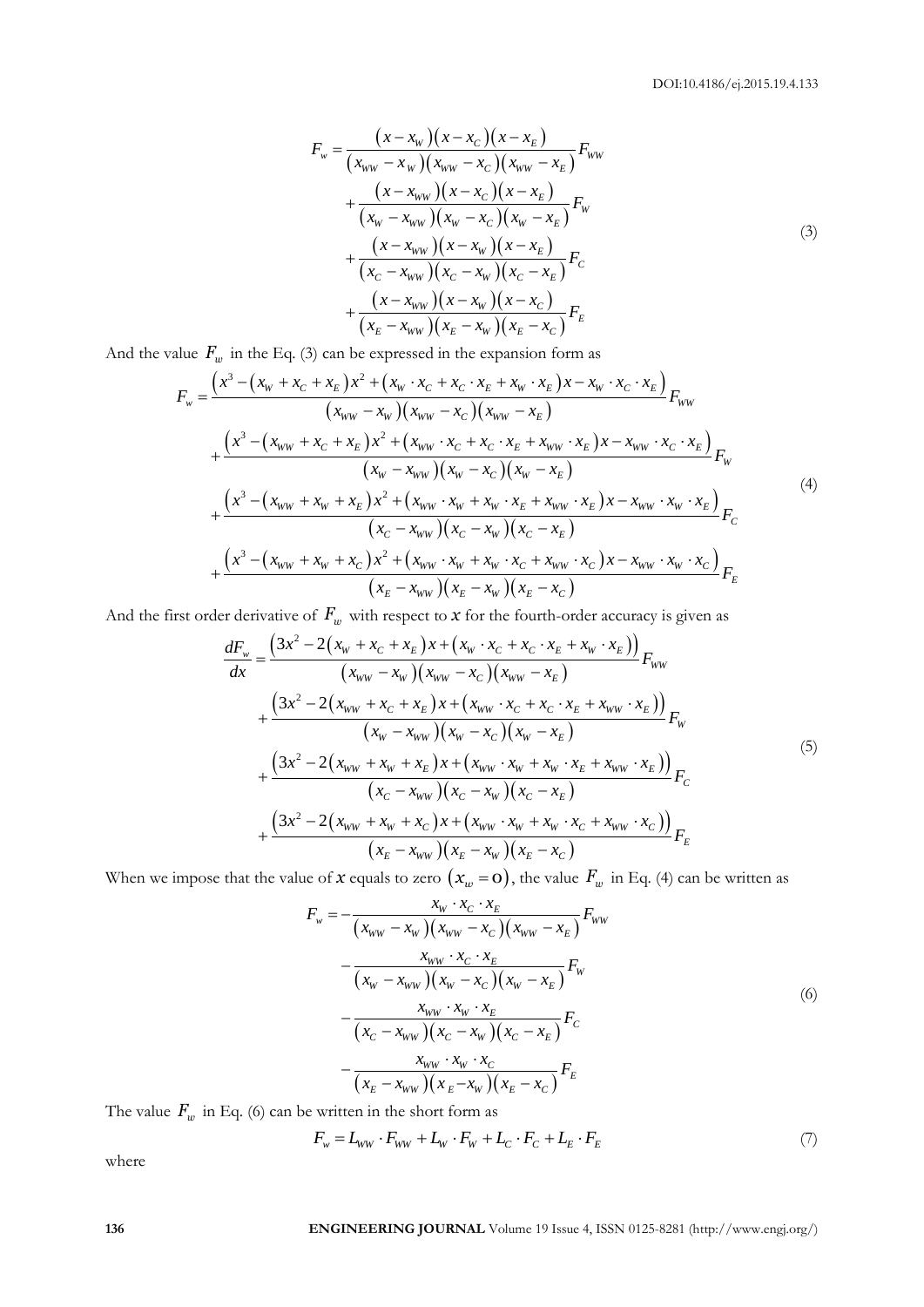$$
L_{ww} = -\frac{x_w \cdot x_c \cdot x_E}{(x_{ww} - x_w)(x_{ww} - x_c)(x_{ww} - x_E)}
$$
  
\n
$$
L_w = -\frac{x_{ww} \cdot x_c \cdot x_E}{(x_w - x_{ww})(x_w - x_c)(x_w - x_E)}
$$
  
\n
$$
L_c = -\frac{x_{ww} \cdot x_w \cdot x_E}{(x_c - x_{ww})(x_c - x_w)(x_c - x_E)}
$$
  
\n
$$
L_E = -\frac{x_{ww} \cdot x_w \cdot x_C}{(x_E - x_{ww})(x_E - x_w)(x_E - x_C)}
$$

In the same way, the derivative of *Fw* with respect to *x* in Eq. (5) can be written as *dF x x x x x x <sup>F</sup>*

$$
\frac{dF_w}{dx} = \frac{x_W \cdot x_C + x_C \cdot x_E + x_W \cdot x_E}{(x_{WW} - x_W)(x_{WW} - x_E)(x_{WW} - x_{EE})} F_{WW} \n+ \frac{x_{WW} \cdot x_C + x_C \cdot x_E + x_{WW} \cdot x_E}{(x_W - x_{WW})(x_W - x_C)(x_W - x_E)} F_W \n+ \frac{x_{WW} \cdot x_W + x_W \cdot x_E + x_{WW} \cdot x_E}{(x_C - x_{WW})(x_C - x_W)(x_C - x_E)} F_C \n+ \frac{x_{WW} \cdot x_W + x_W \cdot x_C + x_{WW} \cdot x_C}{(x_E - x_{WW})(x_E - x_W)(x_E - x_C)} F_E
$$
\n(8)

The derivative of 
$$
F_w
$$
 with respect to  $x$  in Eq. (8) can also be written in the short form as\n
$$
\frac{dF_w}{dx} = D_{ww} \cdot F_{ww} + D_w \cdot F_w + D_c \cdot F_c + D_E \cdot F_E
$$
\n(9)

where

$$
D_{WW} = \frac{x_W \cdot x_C + x_C \cdot x_E + x_W \cdot x_E}{(x_{WW} - x_W)(x_{WW} - x_C)(x_{WW} - x_E)}
$$
  
\n
$$
D_W = \frac{x_{WW} \cdot x_C + x_C \cdot x_E + x_{WW} \cdot x_E}{(x_W - x_{WW})(x_W - x_C)(x_W - x_E)}
$$
  
\n
$$
D_C = \frac{x_{WW} \cdot x_W + x_W \cdot x_E + x_{WW} \cdot x_E}{(x_C - x_{WW})(x_C - x_W)(x_C - x_E)}
$$
  
\n
$$
D_E = \frac{x_{WW} \cdot x_W + x_W \cdot x_C + x_{WW} \cdot x_C}{(x_E - x_{WW})(x_E - x_W)(x_E - x_C)}
$$

The values of the variables and the derivative values of the variables with respect to the spatial domain in the *x* and *y* directions at the other cell faces can be estimated as this manner.

For the temporal domain as shown in Fig. 2,  $F_c$  is a value of variables at the cell center and a function of time *t*.  $F_{C,4}$  is a present variable value on the present time,  $t_4$ , while  $F_{C,1}$ ,  $F_{C,2}$  and  $F_{C,3}$  are the past variable values on the past time,  $t_1$ ,  $t_2$ , and  $t_3$ . When we apply the Lagrange interpolating polynomial to the temporal function based on the implicit backward scheme with a setting of zero for present time  $(t_4 = 0)$ , the derivative of  $F_c$  at the cell center with respect to time *t* for the four time levels can be expressed as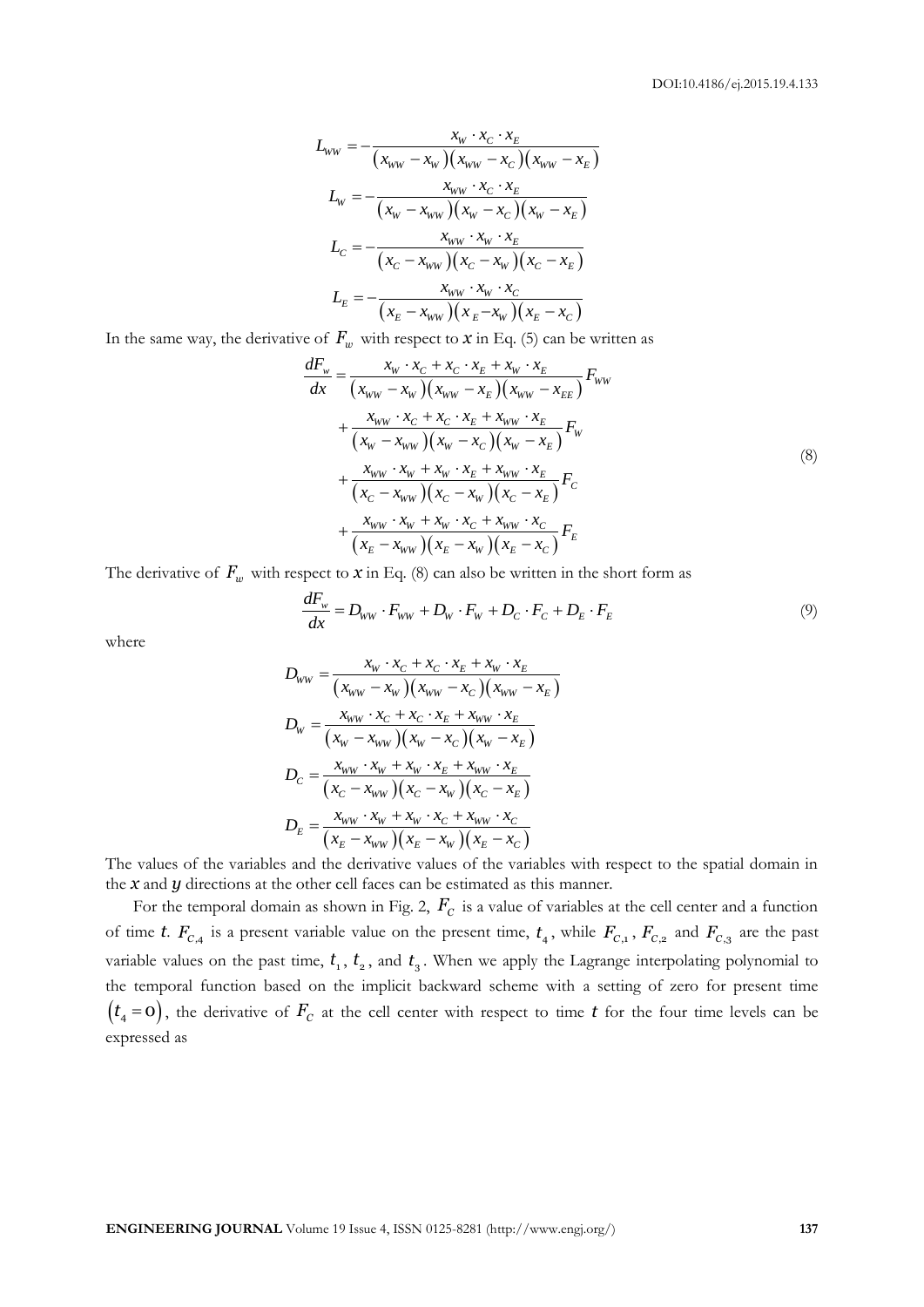

Fig. 2. Value 
$$
F_C
$$
 of variables at the cell center on the temporal domain.  
\n
$$
\frac{dF_C}{dt} = D_1 \cdot F_{C,1} + D_2 \cdot F_{C,2} + D_3 \cdot F_{C,3} + D_4 \cdot F_{C,4}
$$
\n(10)

where

$$
Lt_1 = t_1 - t_4
$$
  
\n
$$
Lt_2 = t_2 - t_4
$$
  
\n
$$
Lt_3 = t_3 - t_4
$$
  
\n
$$
Lt_4 = t_4 - t_4
$$

and

$$
D_1 = \frac{Lt_2 \cdot Lt_3 + Lt_3 \cdot Lt_4 + Lt_4 \cdot Lt_2}{(Lt_1 - Lt_2)(Lt_1 - Lt_3)(Lt_1 - Lt_4)}
$$
  
\n
$$
D_2 = \frac{Lt_3 \cdot Lt_4 + Lt_4 \cdot Lt_1 + Lt_1 \cdot Lt_3}{(Lt_2 - Lt_3)(Lt_2 - Lt_4)(Lt_2 - Lt_1)}
$$
  
\n
$$
D_3 = \frac{Lt_4 \cdot Lt_1 + Lt_1 \cdot Lt_2 + Lt_2 \cdot Lt_4}{(Lt_3 - Lt_4)(Lt_3 - Lt_1)(Lt_3 - Lt_2)}
$$
  
\n
$$
D_4 = \frac{Lt_1 \cdot Lt_2 + Lt_2 \cdot Lt_3 + Lt_3 \cdot Lt_1}{(Lt_4 - Lt_1)(Lt_4 - Lt_2)(Lt_4 - Lt_3)}
$$

#### **2.2. Temporal and Spatial Discretization in the Finite Volume Method**

First, the partial differential equations defining fluid flow are rewritten to be a transport equation. Later, the finite volume method is employed to transform the transport equation of fluid flow into a discretized equation. The flow is assumed to be incompressible except the density in the body force term in the vertical direction, which is a function of the temperature and pressure of fluid flow. The radiation effect is excluded. The non-uniform staggered grids [22] are used for discretization.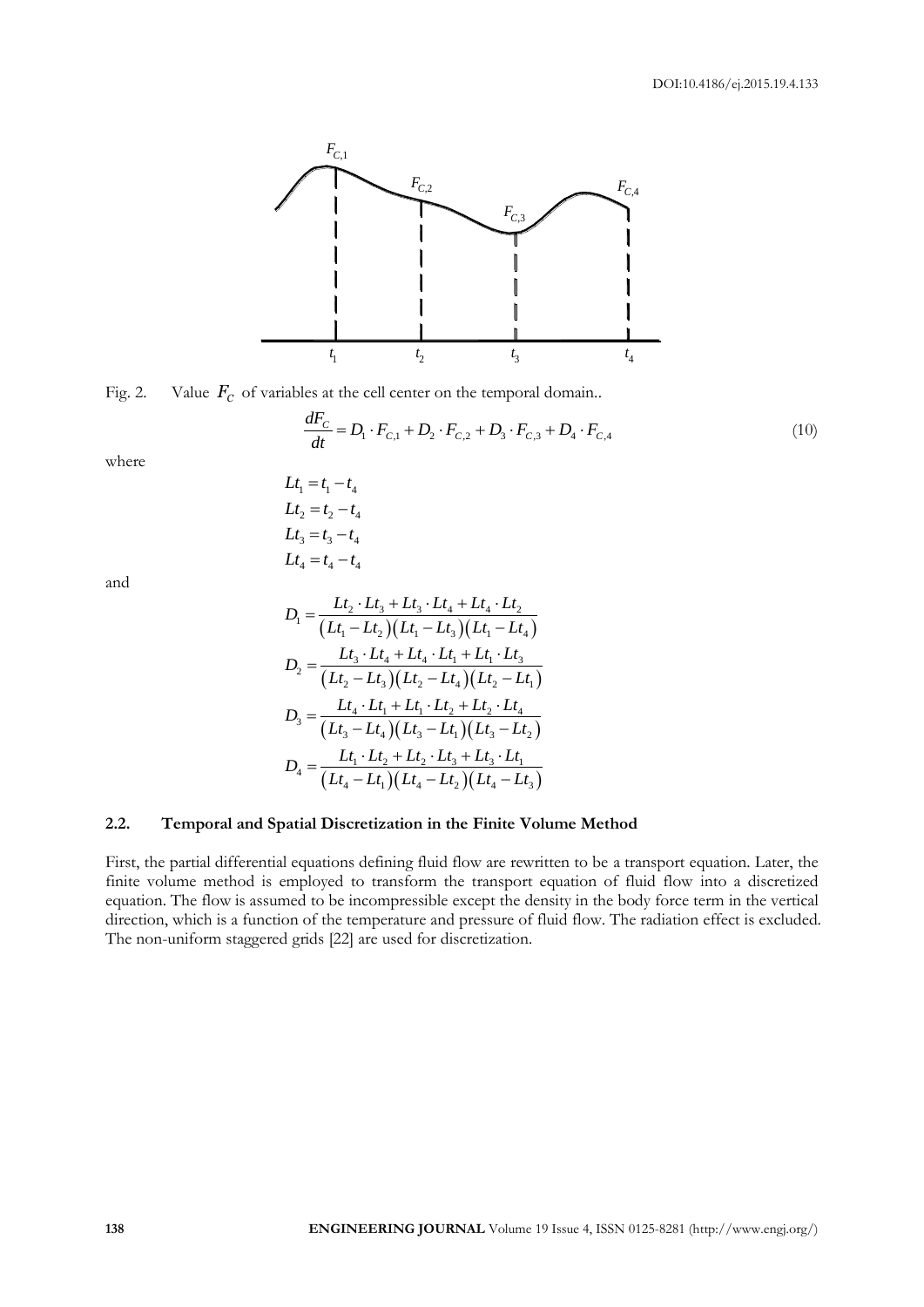

Fig. 3. Staggered grids with the values of the variables at the cell center and the neighbor cells.

The governing equations for defining two dimensional unsteady incompressible laminar viscous flow of the fluid are given by [23].

• Continuity equation

$$
\frac{\partial u}{\partial x} + \frac{\partial v}{\partial y} = 0\tag{11}
$$

$$
\bullet \quad \text{Momentum equation in the horizontal direction} \\ \rho \left( \frac{\partial u}{\partial t} + u \frac{\partial u}{\partial x} + v \frac{\partial u}{\partial y} \right) = -\frac{\partial P}{\partial x} + \mu \left( \frac{\partial^2 u}{\partial x^2} + \frac{\partial^2 u}{\partial y^2} \right) \tag{12}
$$

• Momentum equation in the vertical direction  
\n
$$
\rho \left( \frac{\partial v}{\partial t} + u \frac{\partial v}{\partial x} + v \frac{\partial v}{\partial y} \right) = -\frac{\partial P}{\partial y} + \mu \left( \frac{\partial^2 v}{\partial x^2} + \frac{\partial^2 v}{\partial y^2} \right) - \rho g
$$
\n(13)

Energy equation

$$
\rho \left( \frac{\partial T}{\partial t} + u \frac{\partial T}{\partial x} + v \frac{\partial T}{\partial y} \right) = -\frac{\partial T}{\partial y} + \mu \left( \frac{\partial T}{\partial x^2} + \frac{\partial T}{\partial y^2} \right) - \rho g
$$
\n(13)\n
$$
\rho c_p \left( \frac{\partial T}{\partial t} + u \frac{\partial T}{\partial x} + v \frac{\partial T}{\partial y} \right) = k \left( \frac{\partial^2 T}{\partial x^2} + \frac{\partial^2 T}{\partial y^2} \right) + \mu \left\{ 2 \left[ \left( \frac{\partial u}{\partial x} \right)^2 + \left( \frac{\partial v}{\partial y} \right)^2 \right] + \left( \frac{\partial u}{\partial y} + \frac{\partial v}{\partial x} \right)^2 \right\}
$$
\n(14)\nand 11 are the velocity components in the horizontal and vertical directions respectively. X and 11

where  $u$  and  $v$  are the velocity components in the horizontal and vertical directions respectively,  $x$  and  $y$ are the Cartesian coordinate in the horizontal and vertical directions of the spatial domain respectively,  $\rho$  is the fluid density,  $P$  is the fluid pressure,  $\mu$  is the viscosity of the fluid,  $g$  is the gravitational acceleration (= 9.81 m/s<sup>2</sup>),  $c_p$  is the specific heat value at the constant pressure of the fluid,  $T$  is the fluid temperature and  $k$  is the thermal conductivity of the fluid. The Eq. (12), Eq. (13) and Eq. (14) can be rewritten in a common

form called the transport equation and it is expressed as  
\n
$$
\alpha \frac{\partial \phi}{\partial t} + \alpha \big( V \cdot \text{grad} \big( \phi \big) \big) = \Gamma \, div \big( \text{grad} \big( \phi \big) \big) + S_{\phi}
$$
\n(15)

where

**ENGINEERING JOURNAL** Volume 19 Issue 4, ISSN 0125-8281 (http://www.engj.org/) **139**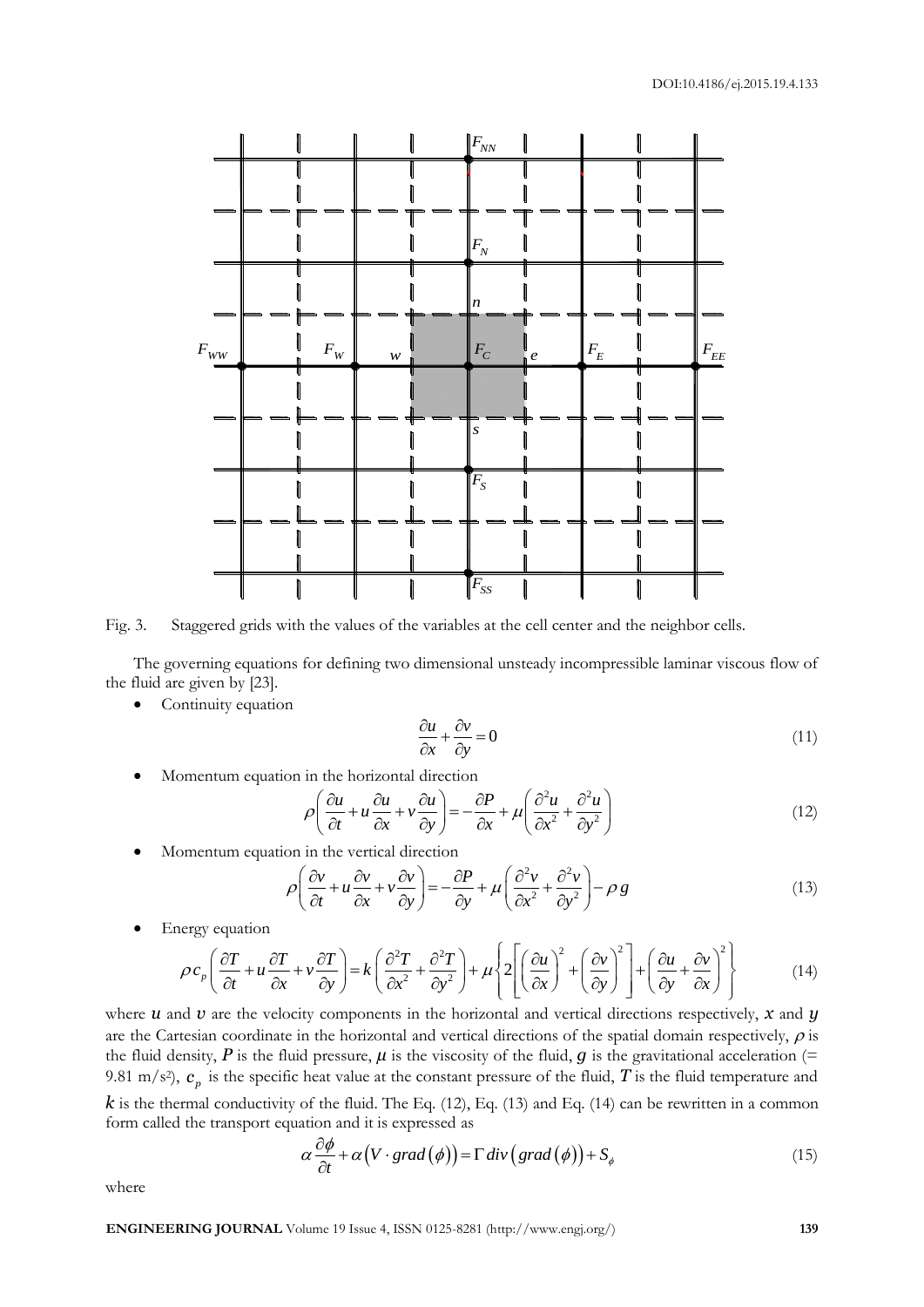Momentum equation in the horizontal direction

$$
\alpha = \rho, \; \phi = u, \; \Gamma = \mu, \; S_{\phi} = -\frac{\partial P}{\partial x}
$$

Momentum equation in the vertical direction

$$
\alpha = \rho, \ \phi = v, \ \Gamma = \mu, \ S_{\phi} = -\frac{\partial P}{\partial y} - \rho \ g
$$

• Energy equation

uation  

$$
\alpha = \rho c_p
$$
,  $\phi = T$ ,  $\Gamma = k$ ,  $S_{\phi} = \mu \left\{ 2 \left[ \left( \frac{\partial u}{\partial x} \right)^2 + \left( \frac{\partial v}{\partial y} \right)^2 \right] + \left( \frac{\partial u}{\partial y} + \frac{\partial v}{\partial x} \right)^2 \right\}$ 

and *V* is the total velocity. The finite volume method is applied to the transport equation Eq. (15) by<br>integrating<br> $\alpha \int_{\alpha} \frac{\partial \phi}{\partial t} d\forall + \alpha \int_{\alpha} (V \cdot grad(\phi)) d\forall = \Gamma \int_{\alpha} div (grad(\phi)) d\forall + \int_{\alpha} S_{\phi} d\forall$  (16) integrating

$$
\left[ \begin{array}{cc} \lfloor \sqrt{c}x \rfloor & \lfloor \sqrt{c}y \rfloor \rfloor & \lfloor \sqrt{c}y \rfloor & \lfloor \sqrt{c}y \rfloor \rfloor \end{array} \right]
$$
\nal velocity. The finite volume method is applied to the transport equation Eq. (15) by

\n
$$
\alpha \int_{CV} \frac{\partial \phi}{\partial t} d\forall + \alpha \int_{CV} \left( V \cdot \text{grad}(\phi) \right) d\forall = \Gamma \int_{CV} \text{div} \left( \text{grad}(\phi) \right) d\forall + \int_{CV} S_{\phi} d\forall \tag{16}
$$

where CV is the control volume of the cells,  $\forall$  is the volume of the cells, grad is the gradient of scalar variables, and *div* is the divergence of vector variables. When the Gauss's divergence theorem is applied to Eq. (16), it can be written as<br>  $\alpha \int_{CV} \frac{\partial \phi}{\partial t} d\forall + \alpha \int_{A} n \cdot (\phi V) dA = \Gamma \int_{A} n \cdot (grad(\phi)) dA + \int_{CV} S_{\phi} d\forall$  (17) Eq. (16), it can be written as

then as  
\n
$$
\alpha \int_{CV} \frac{\partial \phi}{\partial t} d\forall + \alpha \int_{A} n \cdot (\phi V) dA = \Gamma \int_{A} n \cdot (grad(\phi)) dA + \int_{CV} S_{\phi} d\forall
$$
\n(17)

discretized and expressed as

where *A* is the area of the cell surfaces and *n* is the unit normal vector of the cell faces. The Eq. (17) is  
discretized and expressed as  

$$
\alpha \frac{d\phi}{dt} dx_c dy_c + \left[ \left( \alpha u(\phi) dy_c \right)_e - \left( \alpha u(\phi) dy_c \right)_w + \left( \alpha v(\phi) dx_c \right)_n - \left( \alpha v(\phi) dx_c \right)_s \right]
$$

$$
= \left[ \left( \Gamma dy_c \frac{d\phi}{dx} \right)_e - \left( \Gamma dy_c \frac{d\phi}{dx} \right)_w + \left( \Gamma dx_c \frac{d\phi}{dy} \right)_n - \left( \Gamma dx_c \frac{d\phi}{dy} \right)_s \right] + S_\phi dx_c dy_c
$$
(18)

The Eq. (18) can be rearranged and given as

$$
\left[\left(\begin{array}{cc} c & dx \end{array}\right)_e \left(\begin{array}{cc} c & dx \end{array}\right)_w \left(\begin{array}{cc} c & dy \end{array}\right)_n \left(\begin{array}{cc} c & dy \end{array}\right)_s\right] \quad \phi \quad c \in \mathbb{C}
$$
\n  
\ncan be rearranged and given as\n
$$
\alpha \frac{d\phi}{dt} dx_c dy_c + \left[\left(\alpha u(\phi) dy_c\right)_e - \left(\alpha u(\phi) dy_c\right)_w + \left(\alpha v(\phi) dx_c\right)_n - \left(\alpha v(\phi) dx_c\right)_s\right]
$$
\n
$$
+ \left[\left(\Gamma dy_c \frac{d\phi}{dx}\right)_w - \left(\Gamma dy_c \frac{d\phi}{dx}\right)_e + \left(\Gamma dx_c \frac{d\phi}{dy}\right)_s - \left(\Gamma dx_c \frac{d\phi}{dy}\right)_n\right]
$$
\n
$$
= S_\phi dx_c dy_c \tag{19}
$$

When the Lagrange interpolating polynomial is applied to estimate the values and derivative values with respect to the spatial domain or the temporal domain of the variables at the cell faces and the cell center of Eq. (19), it is expressed as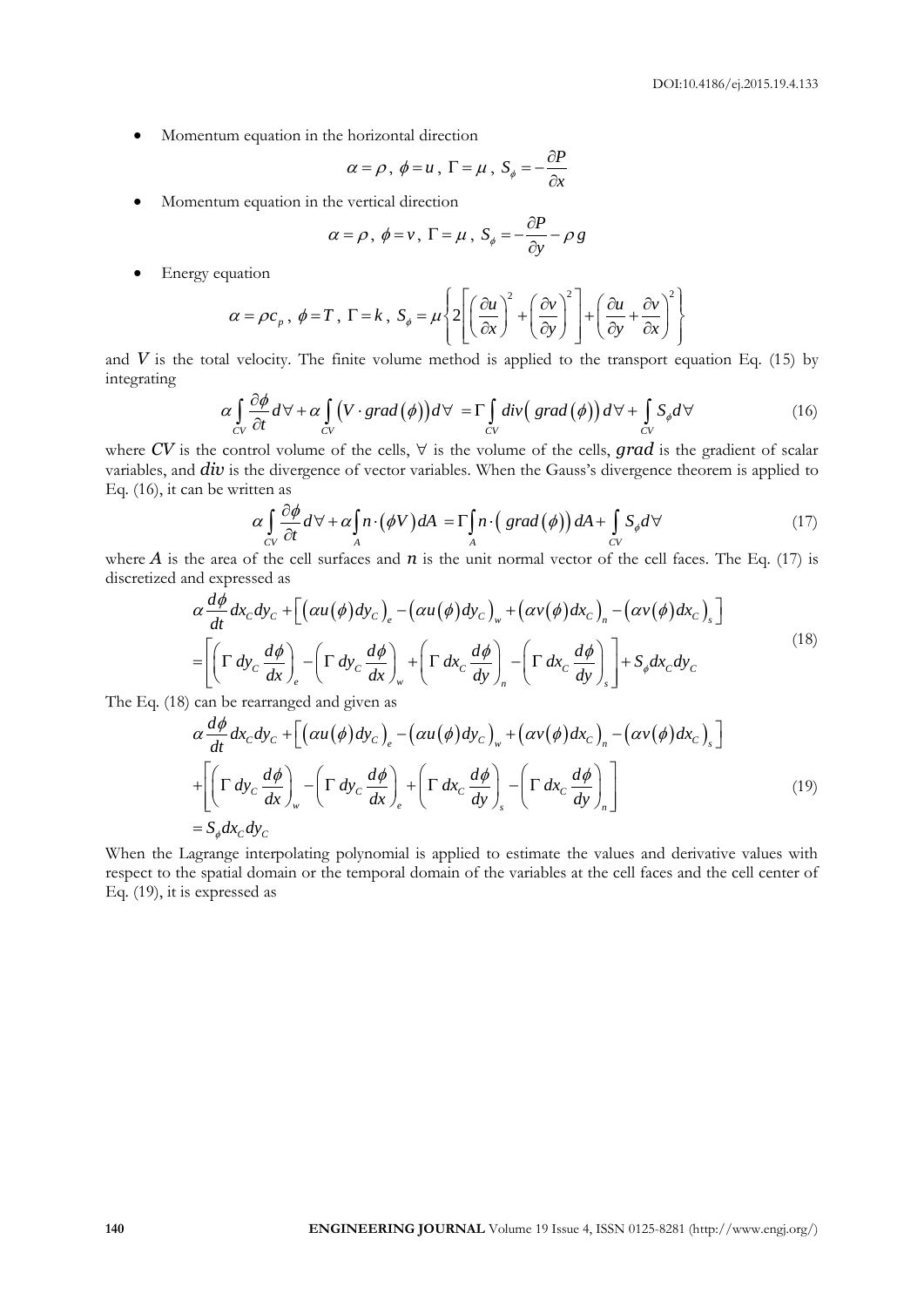$$
\alpha (D_1 \cdot \phi_{C,1} + D_2 \cdot \phi_{C,2} + D_3 \cdot \phi_{C,3} + D_4 \cdot \phi_C) dx_C dy_C \n+ (\alpha u (L_w \cdot \phi_w + L_C \cdot \phi_C + L_E \cdot \phi_E + L_{EE} \cdot \phi_{EE}) dy_C)_e \n- (\alpha u (L_{ww} \cdot \phi_w + L_w \cdot \phi_w + L_C \cdot \phi_C + L_E \cdot \phi_E) dy_C)_w \n+ (\alpha v (L_s \cdot \phi_s + L_C \cdot \phi_C + L_N \cdot \phi_N + L_{NN} \cdot \phi_{NN}) dx_C)_n \n- (\alpha v (L_{ss} \cdot \phi_{ss} + L_s \cdot \phi_s + L_C \cdot \phi_C + L_N \cdot \phi_N) dx_C)_s \n+ (\Gamma dy_C (D_{ww} \cdot \phi_{ww} + D_w \cdot \phi_w + D_C \cdot \phi_C + D_E \cdot \phi_E))_w \n- (\Gamma dy_C (D_w \cdot \phi_w + D_C \cdot \phi_C + D_E \cdot \phi_E + D_{EE} \cdot \phi_{EE}))_e \n+ (\Gamma dx_C (D_{ss} \cdot \phi_{ss} + D_s \cdot \phi_s + D_C \cdot \phi_C + D_N \cdot \phi_N))_s \n- (\Gamma dx_C (D_s \cdot \phi_s + D_C \cdot \phi_C + D_N \cdot \phi_N + D_{NN} \cdot \phi_{NN}))_n \n= S_\phi dx_C dy_C
$$
\n(20)

The Eq. (20) can be rearranged and given as  
\n
$$
\begin{aligned}\n&\left(-\alpha v_s \, dx_c \, L_{S_{S-s}} + \Gamma \, dx_c \, D_{S_{S-s}}\right) \phi_{SS} \\
&+ \left(\alpha \, dx_c \left(v_n L_{S_{-n}} - v_s L_{S_{-s}}\right) + \Gamma \, dx_c \left(D_{S_{-s}} - D_{S_{-n}}\right)\right) \phi_s \\
&+ \left(-\alpha u_w \, dy_c \, L_{WW_{-w}} + \Gamma \, dy_c \, D_{WW_{-w}}\right) \phi_{WW} \\
&+ \left(\alpha \, dy_c \left(u_e L_{W_{-e}} - u_w L_{W_{-w}}\right) + \Gamma \, dy_c \left(D_{W_{-w}} - D_{W_{-e}}\right)\right) \phi_W \\
&+ \left(\alpha \, dy_c \left(u_e L_{C_{-e}} - u_w L_{C_{-w}}\right) + \alpha \, dx_c \left(v_n L_{C_{-n}} - v_s L_{C_{-s}}\right)\right) \phi_c \\
&+ \alpha \, dx_c \, dy_c \, D_4\n\end{aligned}
$$
\n
$$
\begin{aligned}\n&+ \left(\alpha \, dx_c \left(u_e L_{E_{-e}} - u_w L_{E_{-w}}\right) + \Gamma \, dy_c \left(D_{E_{-w}} - D_{E_{-e}}\right)\right) \phi_E \\
&+ \left(\alpha u_e \, dy_c \, L_{EE_{-e}} - \Gamma \, dy_c \, D_{EE_{-e}}\right) \phi_{EE} \\
&+ \left(\alpha u_e \, dy_c \, L_{W_{-n}} - v_s L_{N_{-s}}\right) + \Gamma \, dx_c \left(D_{N_{-s}} - D_{N_{-n}}\right)\right) \phi_N \\
&+ \left(\alpha v_n \, dx_c \, L_{W_{-n}} - \Gamma \, dx_c \, D_{NN_{-n}}\right) \phi_{NN} \\
&= S_g dx_c dy_c - \alpha \left(D_1 \cdot \phi_{c,1} + D_2 \cdot \phi_{c,2} + D_3 \cdot \phi_{c,3}\right) dx_c dy_c\n\end{aligned}
$$
\nThe Eq. (21) can be written in the short form as  
\n
$$
\begin{aligned}\na_{SS} \phi_{SS} + a_S \phi_S + a_{WW} \phi_{WW} + a_W \phi_W + a_c \phi_c + a_E \phi_E + a_R \phi_E + a_W \phi_W + a_W \phi_W = B\n\end{aligned}
$$
\n(22)

The Eq. (21) can be written in the short form as

$$
a_{SS}\phi_{SS} + a_S\phi_S + a_{WW}\phi_{WW} + a_W\phi_W + a_C\phi_C + a_E\phi_E + a_{EE}\phi_{EE} + a_N\phi_N + a_{NN}\phi_{NN} = B
$$
 (22)

where

$$
a_{SS} = -\alpha v_s \, dx_C \, L_{SS_s} + \Gamma \, dx_C \, D_{SS_s}
$$
  
\n
$$
a_S = \alpha \, dx_C \left( v_n L_{S_{-n}} - v_s L_{S_{-s}} \right) + \Gamma \, dx_C \left( D_{S_{-s}} - D_{S_{-n}} \right)
$$
  
\n
$$
a_{WW} = -\alpha u_w \, dy_C \, L_{WW_{-w}} + \Gamma \, dy_C \, D_{WW_{-w}}
$$
  
\n
$$
a_W = \alpha \, dy_C \left( u_e L_{W_{-e}} - u_w L_{W_{-w}} \right) + \Gamma \, dy_C \left( D_{W_{-w}} - D_{W_{-e}} \right)
$$
  
\n
$$
a_C = \alpha \, dy_C \left( u_e L_{C_{-e}} - u_w L_{C_{-w}} \right) + \alpha \, dx_C \left( v_n L_{C_{-n}} - v_s L_{C_{-s}} \right)
$$
  
\n
$$
+ \Gamma \, dy_C \left( D_{C_{-w}} - D_{C_{-e}} \right) + \Gamma \, dx_C \left( D_{C_{-s}} - D_{C_{-n}} \right)
$$
  
\n
$$
+ \alpha \, dx_C \, dy_C \, D_4
$$
  
\n
$$
a_E = \alpha \, dy_C \left( u_e L_{E_{-e}} - u_w L_{E_{-w}} \right) + \Gamma \, dy_C \left( D_{E_{-w}} - D_{E_{-e}} \right)
$$

**ENGINEERING JOURNAL** Volume 19 Issue 4, ISSN 0125-8281 (http://www.engj.org/) **141**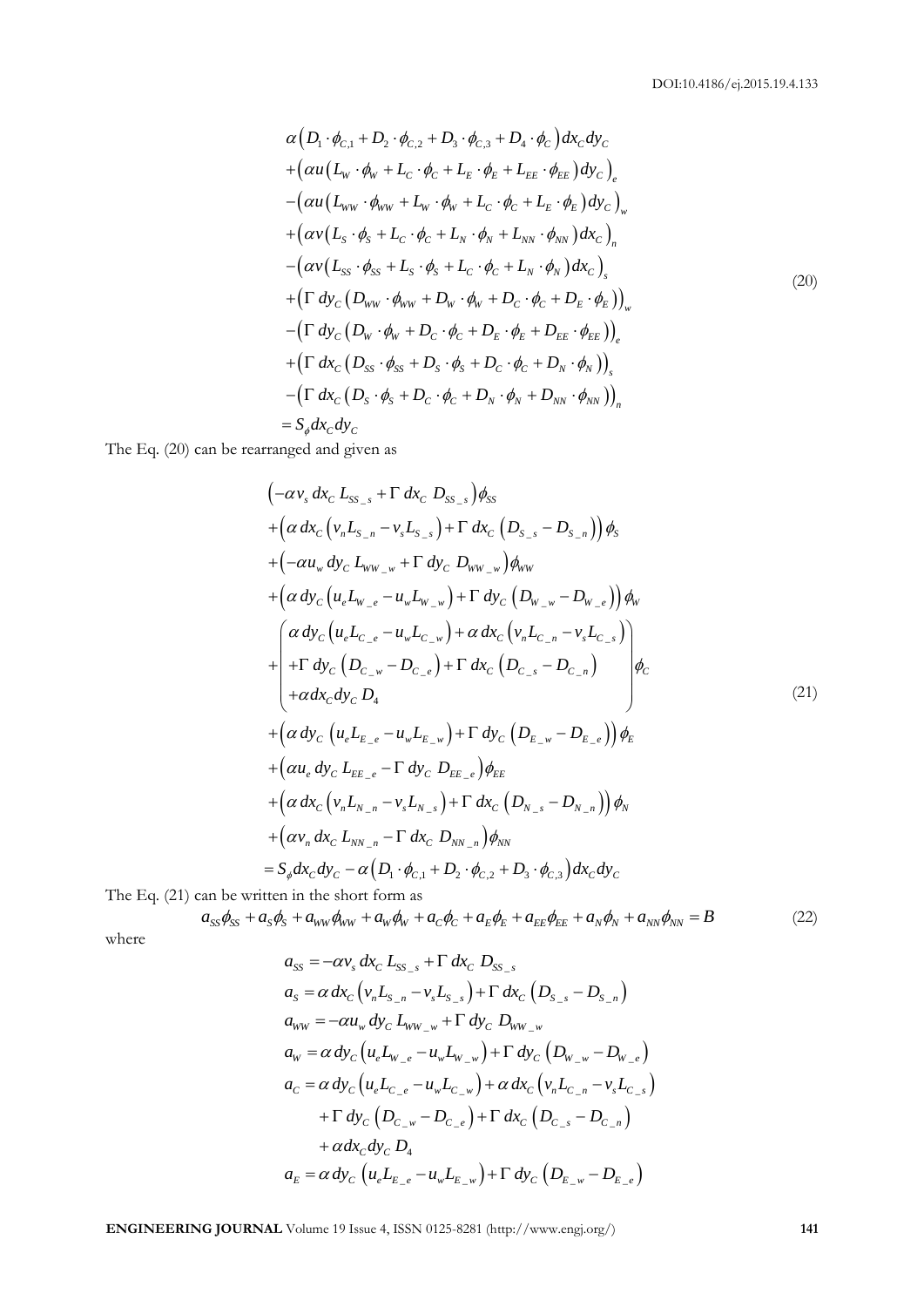$$
a_{EE} = \alpha u_e \, dy_C \, L_{EE_e} - \Gamma \, dy_C \, D_{EE_e}
$$
  
\n
$$
a_N = \alpha \, dx_C \left( v_n L_{N-n} - v_s L_{N-s} \right) + \Gamma \, dx_C \left( D_{N-s} - D_{N-n} \right)
$$
  
\n
$$
a_{NN} = \alpha v_n \, dx_C \, L_{NN-n} - \Gamma \, dx_C \, D_{NN-n}
$$
  
\n
$$
B = \left( S_\phi - \alpha \left( D_1 \cdot \phi_{C,1} + D_2 \cdot \phi_{C,2} + D_3 \cdot \phi_{C,3} \right) \right) dx_C dy_C
$$

#### **2.3. Air Density Equation for the Body Force Term**

All air properties are the constant values except the density in the body force term in the momentum equation in the vertical direction. The constant values of the air properties are obtained from the National Institute of Standards and Technology (NIST) Standard Reference Database 23, Version 9.0 at the average temperature between the hot wall and the cold wall of the cavity, while the density in the body force term is a function of the temperature and pressure of fluid flow, which is also obtained from NIST Standard Reference Database 23, Version 9.0 by the two variables polynomial regression. The density equation for the body force term is formed as

$$
\rho = \sum_{j=1}^{n} \left( \left( \sum_{i=1}^{m} \left( a_{ij} T^{i-1} \right) \right) P^{j-1} \right) \tag{23}
$$

where  $a_{i,j}$  is the polynomial regression coefficient. The coefficient of determination  $(R^2)$  of the air density equation received from the two variables polynomial regression equals to 0.999 when *m* and *n* equal to 6.

#### **3. Application Statement**

The application for the verification of the new scheme is two dimensional laminar natural convection in a square cavity. The width and height of the square cavity are designated as *b*. The vertical walls of the cavity are the differentially heated walls, while the horizontal walls are the adiabatic walls  $\left(\frac{\partial T}{\partial t}\right) = 0$ *y*  $\left(\frac{\partial T}{\partial u} = 0\right)$  $\begin{pmatrix} \partial y & \end{pmatrix}$ . And, the left side wall of the cavity is the hot wall  $(T = T_H)$ , while the right wall of the cavity is the cold wall  $(T = T_c)$ . The no-slip condition  $(u = v = o)$  is applied on any of the cavity walls as shown in Fig. 4.



Fig. 4. Geometry of the application.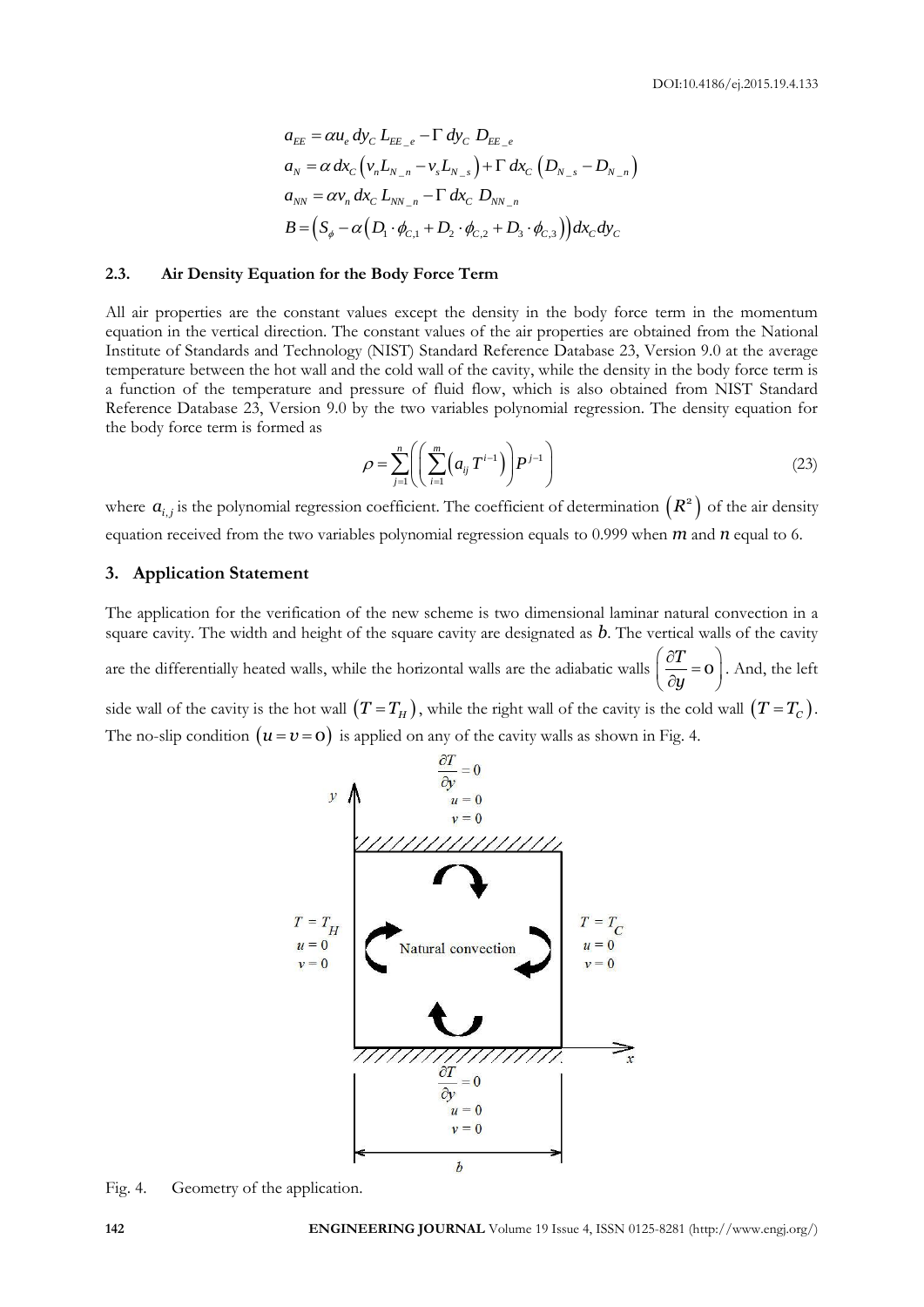#### **4. Numerical Method**

The finite volume method with the new scheme are employed to solve the partial differential equations of fluid flow. The SIMPLE algorithm is adopted to couple the continuity equation and the momentum equations to determine the pressure field of fluid flow. The transient condition approach to the steady-state condition is a strategy used to obtain the solutions in the steady-state condition. The relative residual values of the flow variables between the present iteration and the previous iteration are used as a convergent criterion. The convergent criterion is imposed to be less than or equal to  $10^{-4}$ . The convergent criterion is employed to check the convergence of the guess values and the computational values, and the convergence of the transient condition approach to steady-state condition. The Gauss's elimination method is employed to solve the system equations of the discretized equation of fluid flow.

### **5. New Scheme Verification**

To ensure that the new scheme gives the correct solutions, the verification of the new scheme must be implemented. An in-house code conformed to the new scheme is developed from the FORTRAN programming language to achieve this purpose. The dimensionless parameter, Nusselt number (*Nu*), is a solution obtained from the developed code which is compared to the benchmark numerical solutions and the published numerical solutions. For the transient condition approach to the steady-state condition, the time-step of the code is 0.01 s.

#### **5.1. Heat Transfer**

The average Nusselt number of the cavity is given by

$$
\overline{Nu} = \frac{1}{b} \int_{0}^{b} \frac{\left(q''\right|_{x=0} + q''\right|_{x=b})}{2q''_{ref}} dy
$$
\n(24)

The heat flux on the vertical wall of the cavity is calculated by

$$
q'' = -k_A \frac{dT}{dx}
$$
 (25)

where  $\,k_{\scriptscriptstyle A}\,$  is the thermal conductivity of air in the cavity. The reference heat flux is expressed as

$$
q_{ref}'' = k_A \frac{(T_H - T_C)}{b} \tag{26}
$$

#### **5.2. Grid Independence Test**

The grid independence tests are performed to ensure that there are not any variations of solutions because of grid sizes. The temperature gradients near the cavity walls are steep, so the non-uniform grids are employed. The fine grids near the cavity walls and the coarse grids in the core area of the cavity are used with the ratio of the distance between the coarse grids to the fine grids is 1.2. Since the average Nusselt number is a function of the Rayleigh number (*Ra*), the tests are implemented with the three values of the Rayleigh number. The percentage change of the average Nusselt number values between the sequential test of the grid sizes is a criterion for the tests.

From Table 1, The average Nusselt numbers change less than 0.100 % when the grid sizes are 32×32,  $37\times37$  and  $42\times42$  for the Rayleigh numbers equal to  $10^4$ ,  $10^5$  and  $10^6$ , respectively. So, the grid sizes  $32\times32$ ,  $37\times37$  and  $42\times42$  are used for verification for the Rayleigh numbers equal to  $10^{3}$ - $10^{4}$ ,  $2\times10^{4}$ - $10^{5}$  and  $2\times10^{5}$ -10<sup>6</sup> , respectively.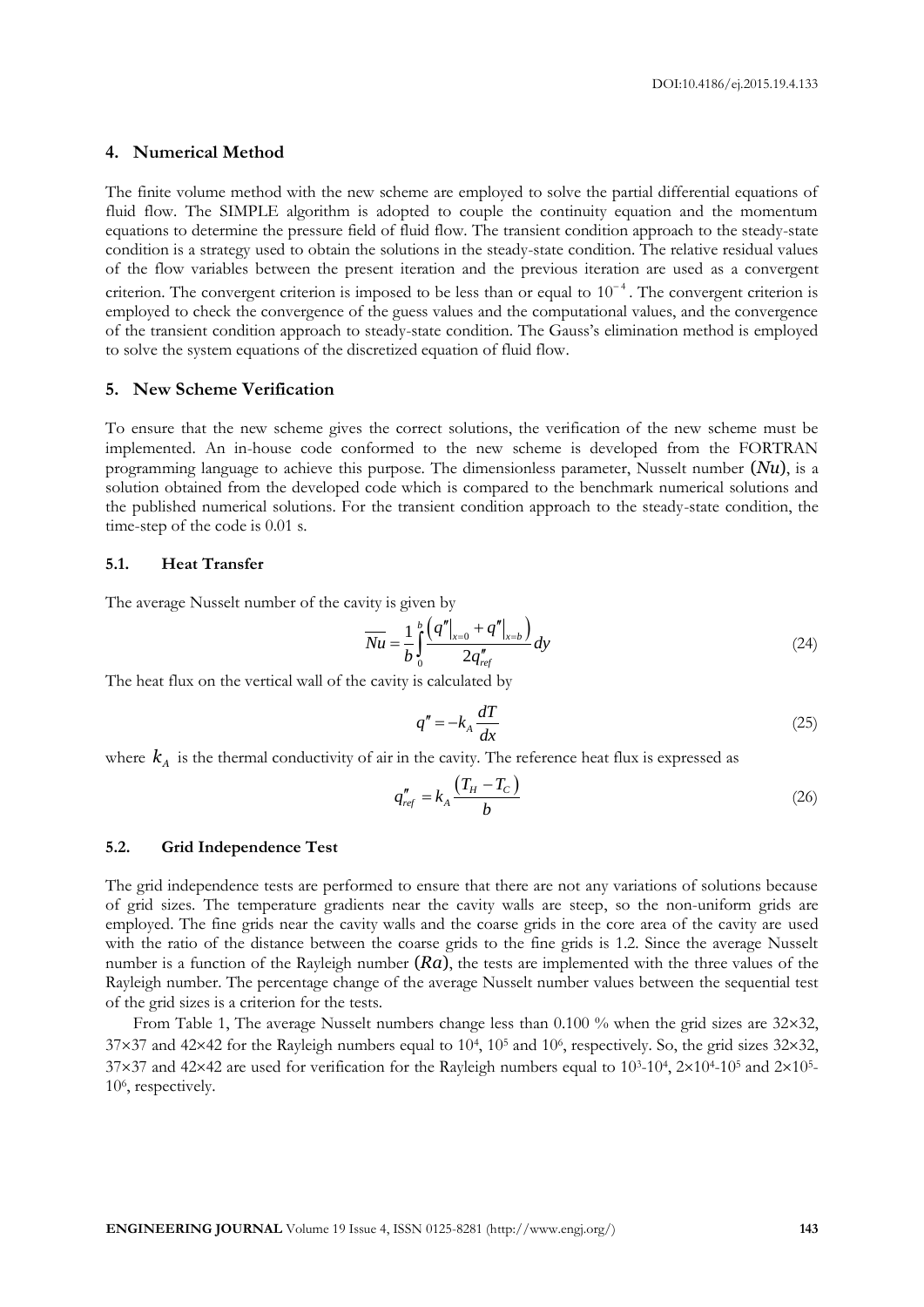| * *<br>Grid size<br>Ra |               | Nu    | Change $(\%)$            |  |
|------------------------|---------------|-------|--------------------------|--|
|                        | $12\times12$  | 2.236 | $\overline{\phantom{m}}$ |  |
|                        | $17\times17$  | 2.249 | 0.578                    |  |
| 10 <sup>4</sup>        | $22\times22$  | 2.259 | 0.399                    |  |
|                        | $27\times27$  | 2.261 | 0.133                    |  |
|                        | $32\times32$  | 2.263 | 0.088                    |  |
|                        | $22\times22$  | 4.493 | -                        |  |
| 10 <sup>5</sup>        | $27\times27$  | 4.513 | 0.443                    |  |
|                        | $32\times32$  | 4.521 | 0.177                    |  |
|                        | $37\times37$  | 4.523 | 0.044                    |  |
|                        | $32\times32$  | 8.830 |                          |  |
| 10 <sup>6</sup>        | $37\times37$  | 8.849 | 0.213                    |  |
|                        | $42\times 42$ | 8.856 | 0.074                    |  |

Table 1. Grid independence tests for the application.

#### **5.3. Results and Discussion**

The comparison of the solutions of the new scheme to the benchmark numerical solutions and the published numerical solutions was performed as shown in Table 2. The maximum difference between the solutions of the new scheme and the benchmark numerical solutions is 1.619 percent, while the maximum difference between the solutions of the new scheme and the published numerical solutions is 6.922 percent. But most of the percentage differences are very small, so these results demonstrate that the new scheme is valid.

Figures 5–9 show the contours of the velocity components in the horizontal direction and the vertical directions, the temperature, the stream function and the vorticity of fluid flow in the square cavity at the different Rayleigh number values. The figures demonstrate that the solutions from the new scheme agree well with the solutions of De Vahl Davis [15].

The variation of the dimensionless temperature  $T^{**} = \frac{T - T_c}{T}$ *H C*  $T^{**} = \frac{T - T_c}{T_H - T_c}$  $\left(T^{**}=\frac{T-T_C}{T_H-T_C}\right)^{T}$ in the horizontal direction in the

square cavity on the bottom wall ( $T^{**}$ *B*), the mid-plane ( $T^{**}$ *M*) and the top wall ( $T^{**}$ *T*) of the cavity for the different Rayleigh number values is shown in Fig. 10. The gradient of the dimensionless temperature near the vertical wall of the cavity increases, when the Rayleigh number value increases. In addition, Fig. 11 and

Fig. 12 present the variation of the dimensionless velocity components 
$$
\left(u^{**} = \frac{u}{\alpha/b} \quad \text{and} \quad v^{**} = \frac{v}{\alpha/b}\right)
$$
 in the

horizontal and vertical direction on the middle plane of the cavity in the vertical and horizontal directions, respectively. The velocities near the walls of the cavity also increase, when the Rayleigh number value increases. The velocity at the center of the cavity is zero. Fig. 10, Fig. 11 and Fig. 12 tend according to the earlier literature [16, 18, 19].

A new correlation between the Nusselt number and the Rayleigh number from the solutions conforming to the new scheme is established in a power-law form. The number of data collected to perform curve fitting to determine the coefficients of the correlation is 28 sets. The coefficient of determination  $(R^2)$  of the new correlation is 0.999. The comparison of the coefficients of the correlations between the present work and the other works [17, 18] is shown in Table 3. The differences of the coefficients of the correlations are less than or equal to 4.380 percent. Therefore, it gives credence to the

new scheme.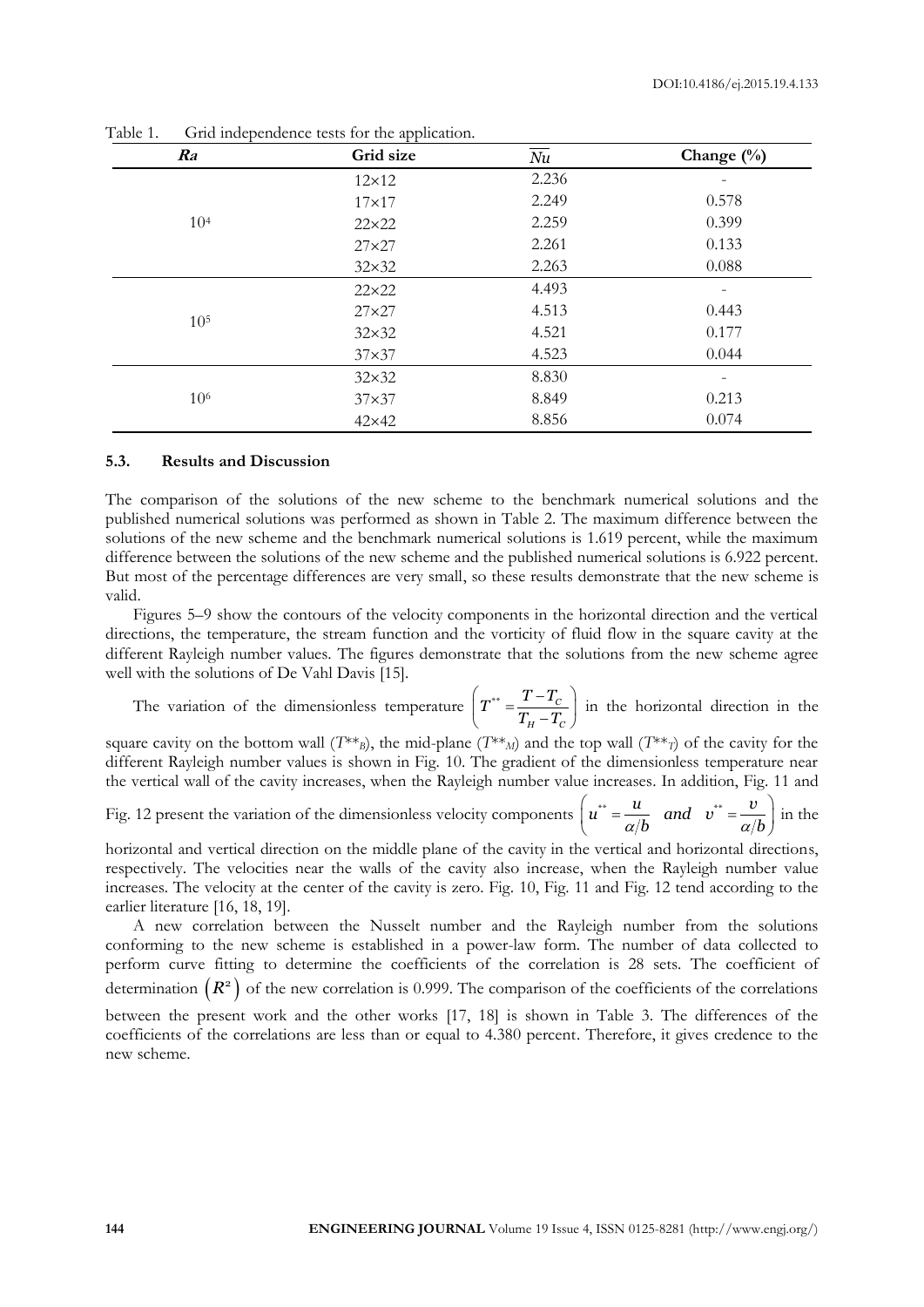|                 | $Ra = 10^3$ |                                     | $Ra = 10^4$ |                             | $Ra = 10^5$ |                                     | $Ra = 10^6$                |                                     |
|-----------------|-------------|-------------------------------------|-------------|-----------------------------|-------------|-------------------------------------|----------------------------|-------------------------------------|
|                 | Nu          | <b>Difference</b><br>$\binom{0}{0}$ | Nu          | <b>Difference</b><br>$(\%)$ | Nu          | <b>Difference</b><br>$\binom{0}{0}$ | $\overline{\overline{Nu}}$ | <b>Difference</b><br>$\binom{0}{0}$ |
| Present<br>work | 1.118       |                                     | 2.263       |                             | 4.523       |                                     | 8.856                      |                                     |
| $[15]$          | 1.118       | 0.000                               | 2.234       | 0.884                       | 4.519       | 0.088                               | 8.800                      | 0.632                               |
| $[16]$          |             |                                     | 2.2415      | 0.950                       |             |                                     | 8.7126                     | 1.619                               |
| $[17]$          | 1.108       | 0.894                               | 2.201       | 2.740                       | 4.430       | 2.056                               | 8.754                      | 1.152                               |
| $[18]$          | 1.114       | 0.358                               | 2.245       | 0.795                       | 4.510       | 0.287                               | 8.806                      | 0.565                               |
| $[19]$          | 1.121       | 0.268                               | 2.286       | 1.016                       | 4.546       | 0.515                               | 8.652                      | 2.304                               |
| $[20]$          | 1.112       | 0.537                               | 2.168       | 4.198                       | 4.228       | 6.522                               | 8.243                      | 6.922                               |

Table 2. Comparison of the solutions of the new scheme to the benchmark numerical solutions and the published numerical solutions.

Table 3. Comparison of the coefficients of the power-law correlation:  $\overline{Nu} = a(Ra)^b$ .

|              |       |       | Range                    |
|--------------|-------|-------|--------------------------|
| Present work | 0.137 | 0.303 | $10^3 \leq Ra \leq 10^6$ |
| [17]         | 0.143 | 0.299 | $10^3 \leq Ra \leq 10^6$ |
| [18]         | 0.142 | 0.299 | $10^3 \leq Ra \leq 10^6$ |







Fig. 5. Contours of the velocity component in the horizontal direction of fluid flow in the square cavity for: (a)  $Ra = 10^3$ , (b)  $Ra = 10^4$ , (c)  $Ra = 10^5$ , (d)  $Ra = 10^6$ .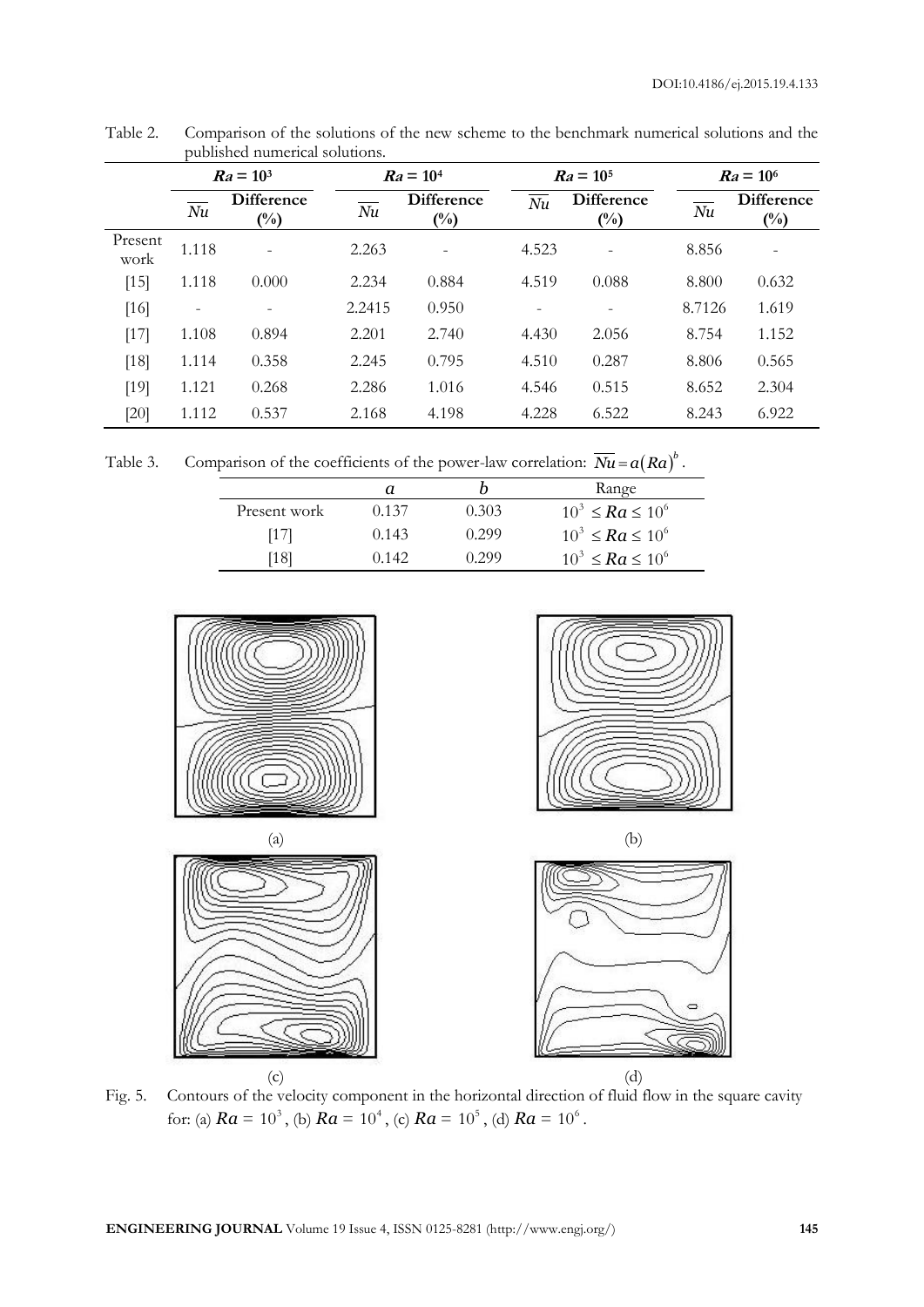

Fig. 6. Contours of the velocity component in the vertical direction of fluid flow in the square cavity for: (a)  $Ra = 10^3$ , (b)  $Ra = 10^4$ , (c)  $Ra = 10^5$ , (d)  $Ra = 10^6$ .



Fig. 7. Contours of the temperature of fluid flow in the square cavity for: (a)  $Ra = 10^3$ , (b)  $Ra = 10^4$ , (c)  $Ra = 10^5$ , (d)  $Ra = 10^6$ .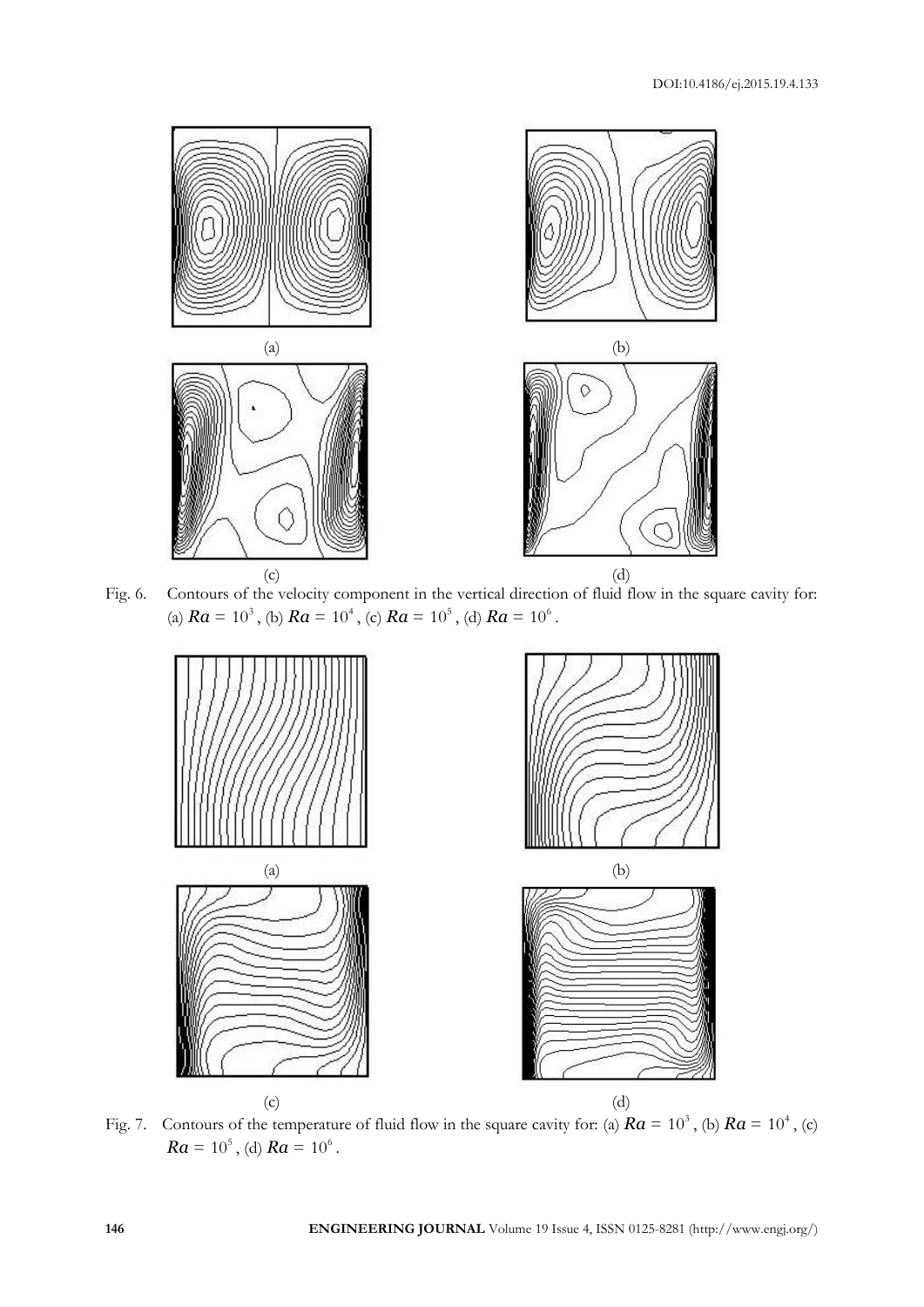

Fig. 8. Contours of the stream function of fluid flow in the square cavity for: (a)  $Ra = 10^3$ , (b)  $Ra =$ 10<sup>4</sup>, (c)  $Ra = 10^5$ , (d)  $Ra = 10^6$ .



Fig. 9. Contours of the vorticity of fluid flow in the square cavity for: (a)  $Ra = 10^3$ , (b)  $Ra = 10^4$ , (c)  $Ra = 10^5$ , (d)  $Ra = 10^6$ .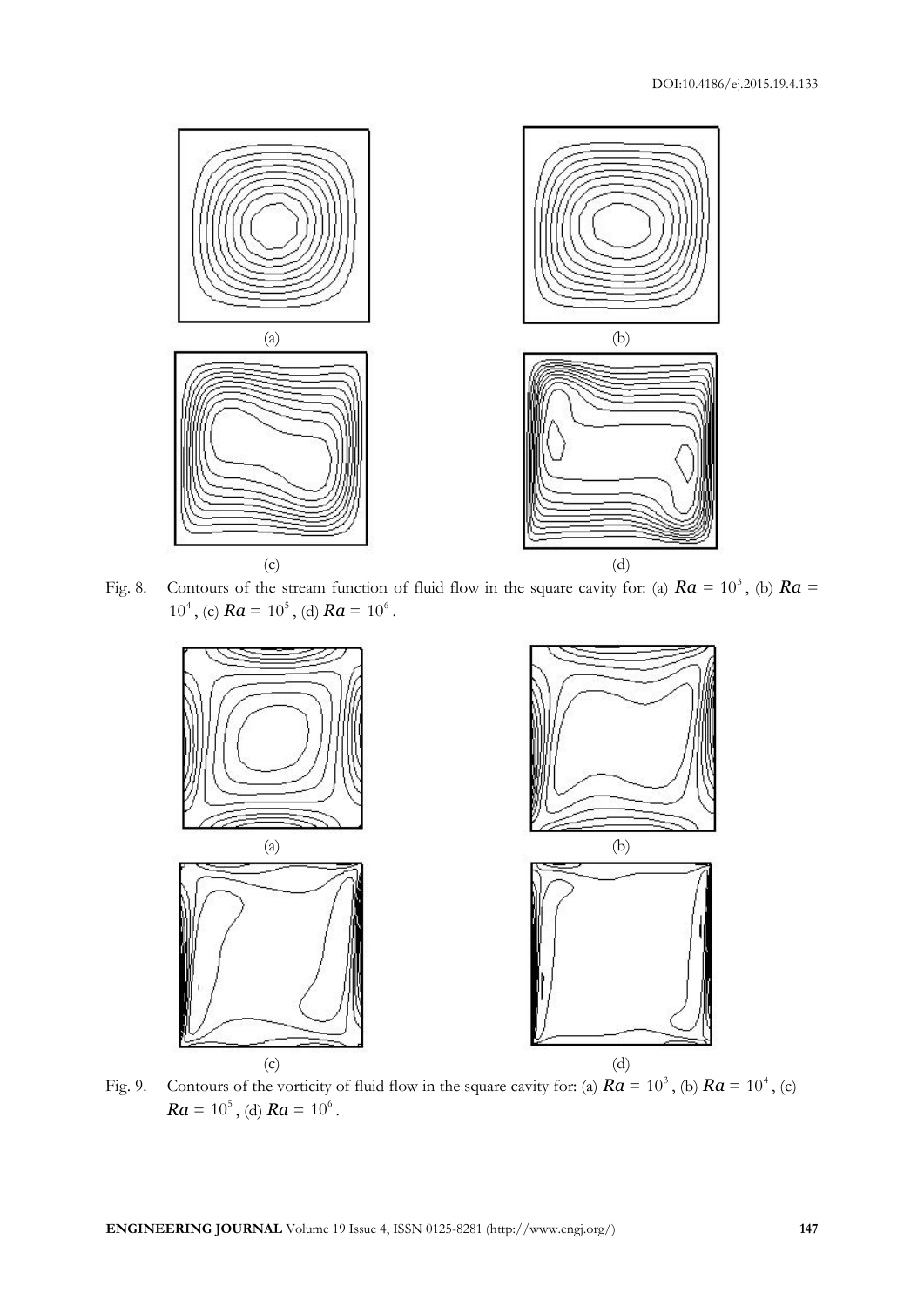

Fig. 10. Variation of the dimensionless temperature on the bottom wall, mid-plane and top wall of the square cavity for: (a)  $Ra = 10^3$ , (b)  $Ra = 10^4$ , (c)  $Ra = 10^5$ , (d)  $Ra = 10^6$ .



Fig. 11. Variation of the dimensionless velocity component in the horizontal direction on the middle plane of the cavity in the vertical direction.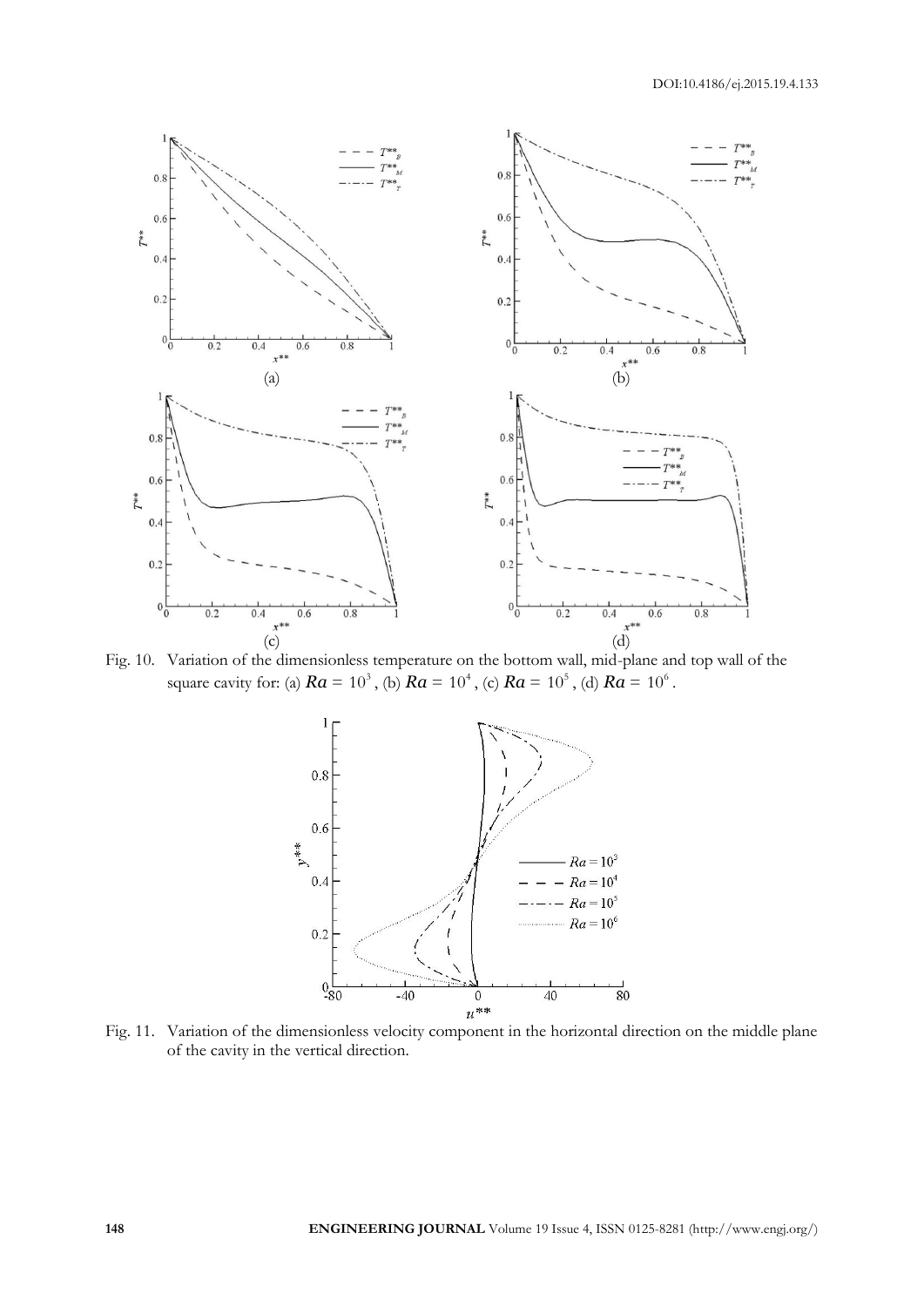

Fig. 12. Variation of the dimensionless velocity component in the vertical direction on the middle plane of the cavity in the horizontal direction.

#### **6. Conclusion**

The new scheme is proposed and verified with an application, two dimensional natural convection in a square cavity. The Lagrange interpolating polynomial with a setting of zero for the spatial domain at the cell faces, and the present time at the cell center is adopted to estimate the values and the derivative values of the variables for the new scheme. The robustness of the new scheme is, it is easier to determine the coefficients of the scheme for high order accuracy with non-uniform grids than with existing schemes and can be extended to be the  $n$  order accuracy. The verification of the new scheme was performed by comparing the solutions obtained from the new scheme to the benchmark numerical solutions and the published numerical solutions based on the application. The results of the comparison in many aspects of the solutions give credence to the new scheme and show that it is valid. In addition, the new correlation between the Nusselt number obtained from the new scheme and the Rayleigh number is established by using the new scheme to simulate the application. The new correlation can be written as  $\overline{Nu} = 0.137 Ra^{0.303}$ ,  $10^3 \leq Ra \leq 10^6$ .

#### **Acknowledgement**

The authors wish to acknowledge Thai National e-Science Infrastructure Consortium for providing computing resources that have contributed to the research results reported within this paper.

#### **References**

- [1] D. Gaitonde and J. S. Shang, "Optimized compact-difference-based finite volume schemes for linear wave phenomena," *J. Comput. Phys.*, vol. 138, pp. 617–643, 1997.
- [2] J. M. C. Pereira, M. H. Kobayashi, and J. C. F. Pereira, "A fourth-order-accurate finite volume compact method for the incompressible Navier-Stokes solutions," *J. Comput. Phys.*, vol. 167, pp. 217– 243, 2001.
- [3] M. Piller and E. Stalio, "Finite-volume compact schemes on staggered grids," *J. Comput. Phys.*, vol. 197, pp. 299–340, 2004.
- [4] N. A. Kampanis and J. A. Ekaterinaris, "A staggered grid, high-order accurate method for the incompressible Navier-Stokes equations," *J. Comput. Phys.*, vol. 215, pp. 589–613, 2006.
- [5] Y. Guo, T. Xiong, and Y. Shi, "A positivity-preserving high order finite volume compact-WENO scheme for compressible Euler equations," *J. Comput. Phys.*, vol. 274, pp. 505–523, 2014.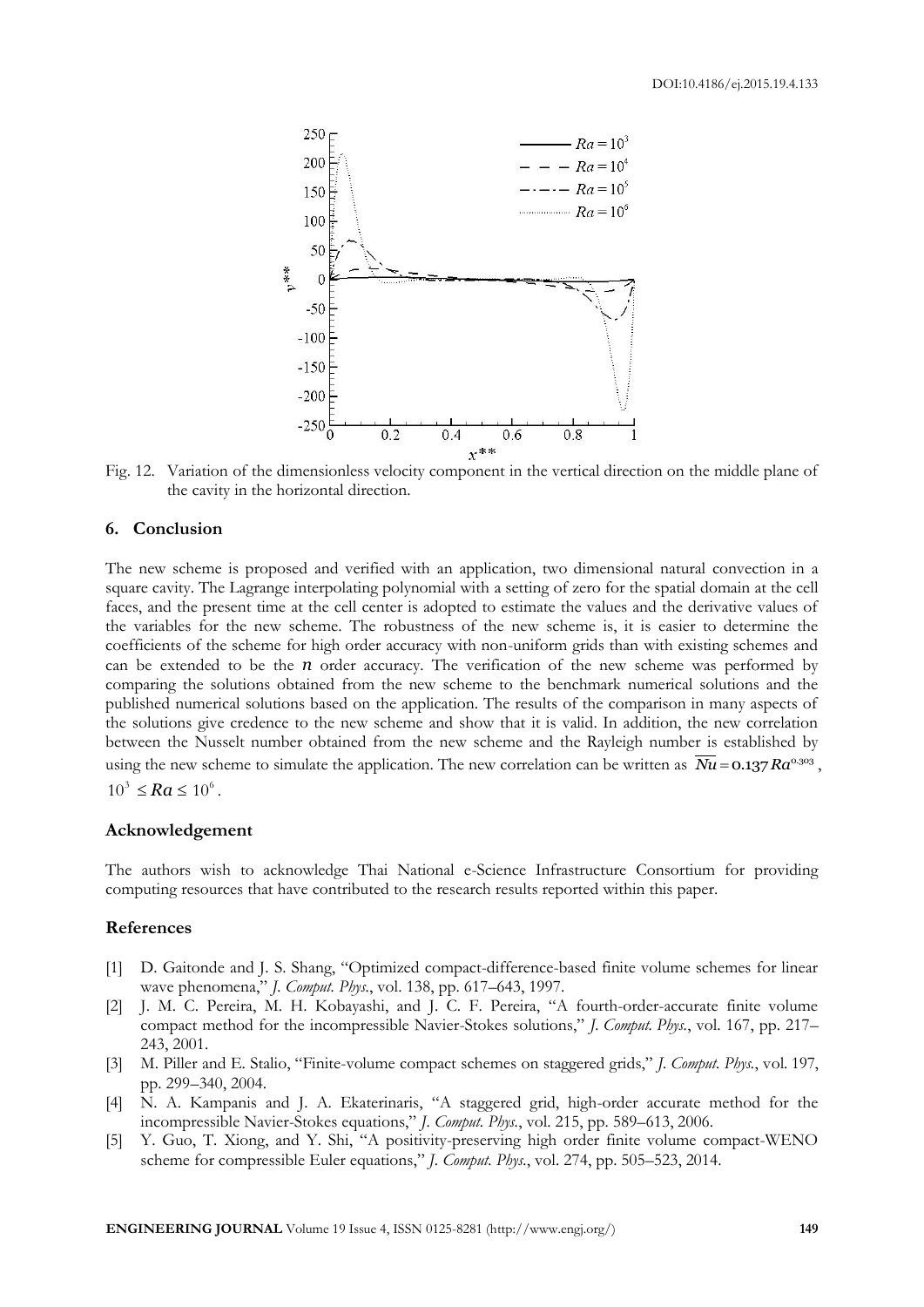- [6] X. Zeng, "A high-order hybrid finite difference-finite volume approach with application to inviscid compressible flow problems: A preliminary study," *Comput. Fluids*, vol. 98, pp. 91–110, 2014.
- [7] R. K. Shukla and X. Zhong, "Derivation of high-order compact finite difference schemes for nonuniform grid using polynomial interpolation," *J. Comput. Phys.*, vol. 204, pp. 404–429, 2005.
- [8] R. K. Shukla, M. Tatineni, and X. Zhong, "Very high-order compact finite difference schemes on non-uniform grids for incompressible Navier-Stokes equations," *J. Comput. Phys.*, vol. 224, pp. 1064– 1094, 2007.
- [9] S. Ii and F. Xiao, "High order multi-moment constrained finite volume methed. Part I: Basic formulation," *J. Comput. Phys.*, vol. 228, pp. 3669–3707, 2009.
- [10] A. Hokpunna and M. Manhart, "Compact fourth-order finite volume method for numerical solutions of Navier-Stokes equations on staggered grids," *J. Comput. Phys.*, vol. 229, pp. 7545–7570, 2010.
- [11] A. Beljadid, A. Mohammadian, and H. M. Qiblawey, "An unstructured finite volume method for large-scale shallow flows using the fourth-order Adame scheme," *Comput. Fluids*, vol. 88, pp. 579–589, 2013.
- [12] W. Chen, J. C. Chen, and E. Y. Lo, "An interpolation based finite difference method on non-uniform grid for solving Navier-Stokes equations," *Comput. Fluids*, vol. 101, pp. 273–290, 2014.
- [13] L. Ramirez, X. Nogueira, S. Khelladi, J.-C. Chassaing, and I. Colominas, "A new high-order finite volume method based on Moving Least Square for the resolution of incompressible Navier-Stokes equations on unstructured grids," *Comput. Methods appl. Mech. Eng.*, vol. 278, pp. 883–901, 2014.
- [14] A. Bairi and E. Zarco-Pernia, "A review on natural convection in enclosure for engineering applications. The particular case of the parallelogrammic diode cavity," *Appl. Therm. Eng.*, vol. 63, pp. 304–322, 2014.
- [15] G. D. V. Davis, "Natural convection of air in a square cavity a bench mark numerical solution," *Int. J. Numer. Methods Fluids*, vol. 3, pp. 249–264, 1983.
- [16] T. Saitoh and K. Hirose, "High-accuracy bench mark solutions to natural convection in a square cavity," *Comput. Mech.*, vol. 4, pp. 417–427, 1989.
- [17] N. C. Markatos and K. A. Pericleous, "Laminar and turbulent natural convection in an enclosed cavity.," *Int. J. Heat Mass Transf.*, vol. 27, pp. 755–772, 1984.
- [18] G. Barakos, E. Mitsoulis, and D. Assimacopoulos, "Natural convection flow in a square cavity revised: Laminar and turbulent models with wall functions," *Int. J. Numer. Methods Fluids*, vol. 18, pp. 695–719, 1994.
- [19] H. N. Dixit and V. Babu, "Simulation of high Rayleigh number natural convection in a square cavity using the lattice Boltzmann method," *Int. J. Heat Mass Transf.*, vol. 49, pp. 727–739, 2006.
- [20] A. Bairi, "Nusselt-Rayleigh correlations for design of industrial elements: Experimental and numerical investigation of natural convection in tilted square air filled enclosures," *Energy Convers. Management*, vol. 49, pp. 771–782, 2008.
- [21] S. C. Chapra and R. P. Canale, *Numerical Methods for Engineers*, 2nd ed. New York: McGraw-Hill, 1990.
- [22] F. H. Harlow and J. E. Welch, "Numerical calculation of time-dependent viscous incompressible flow of fluid with free surface," *Phys. Fluids*, vol. 8, pp. 2182–2189, 1965.
- [23] K. A. Hoffmann and S. T. Chiang, *Computational fluid dynamics*, 4th ed. U.S.A.: Engineering Education System, 2000.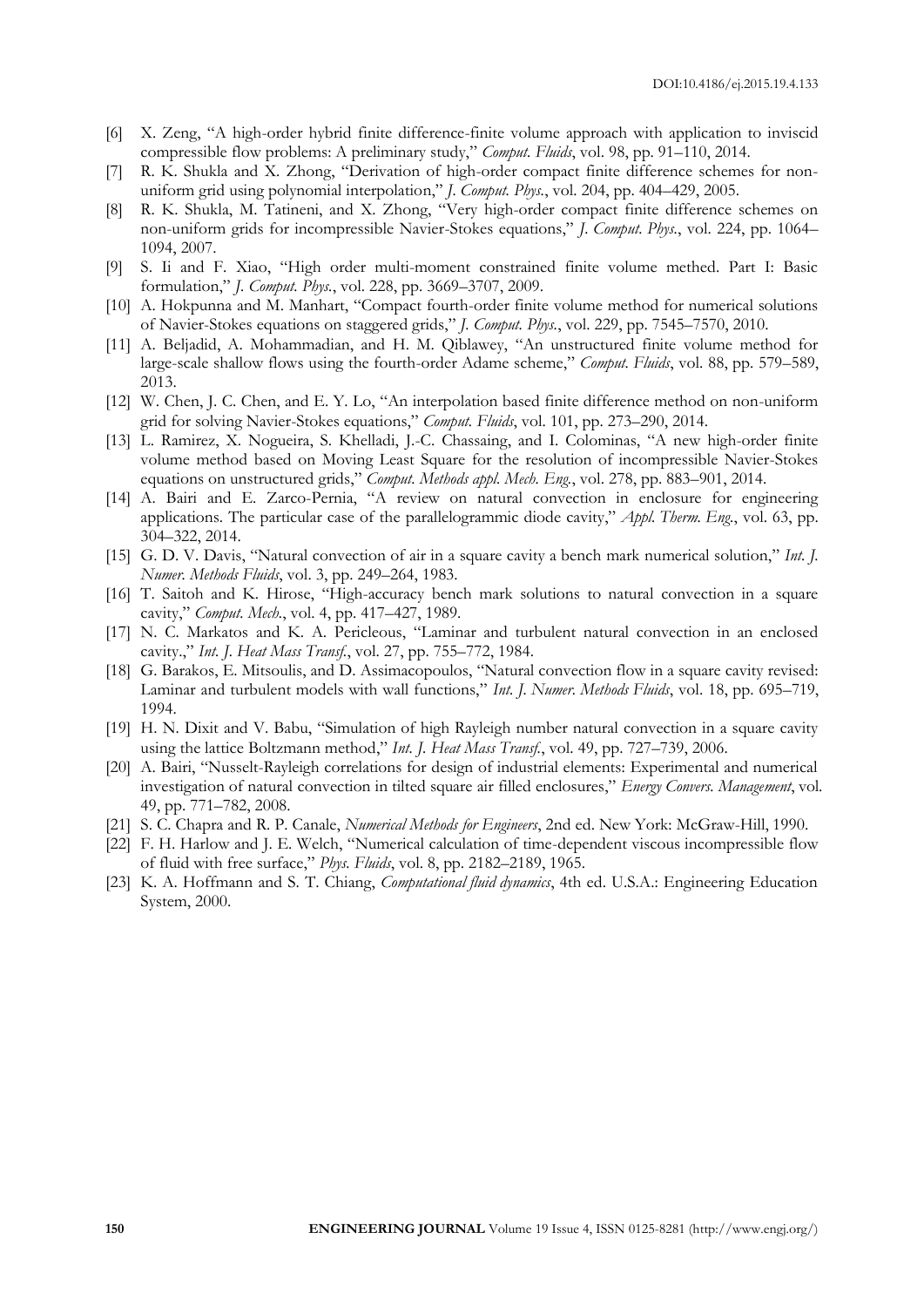## **Appendix: Expression of the Order Accuracy for the Value Estimated by Using the Lagrange Interpolation Polynomial**

From the Taylor series expansion and Fig. A-1, the variable values of the cell centers ( $F_{WW}$ ,  $F_{W}$ ,  $F_{C}$  and  $F_{\scriptscriptstyle E}$  ) can be approximated from the variable value at cell face  $(F_w)$  as shown below:



Fig. A-1. Value *F* of variables at the western cell face on the spatial domain in the *x* direction and the distance between the cell centers.

The cell centers.  
\n
$$
F_{ww} = F_w - \left(\frac{X}{R} + \frac{X}{2}\right) \cdot \frac{\partial F_w}{\partial x} + \frac{\left(\frac{X}{R} + \frac{X}{2}\right)^2}{2!} \cdot \frac{\partial^2 F_w}{\partial x^2}
$$
\n
$$
-\frac{\left(\frac{X}{R} + \frac{X}{2}\right)^3}{3!} \cdot \frac{\partial^3 F_w}{\partial x^3} + \frac{\left(\frac{X}{R} + \frac{X}{2}\right)^4}{4!} \cdot \frac{\partial^4 F_w}{\partial x^4} + \dots
$$
\n
$$
(X) \quad 2F = \left(\frac{X}{R}\right)^2 \cdot 2^2 F = \left(\frac{X}{R}\right)^3 \cdot 2^3 F = \left(\frac{X}{R}\right)^4
$$

$$
-\frac{(R-2)}{3!} \cdot \frac{\partial^2 F_w}{\partial x^3} + \frac{(R-2)}{4!} \cdot \frac{\partial^4 F_w}{\partial x^4} + \dots
$$
  

$$
F_w = F_w - \left(\frac{X}{2}\right) \cdot \frac{\partial F_w}{\partial x} + \frac{\left(\frac{X}{2}\right)^2}{2!} \cdot \frac{\partial^2 F_w}{\partial x^2} - \frac{\left(\frac{X}{2}\right)^3}{3!} \cdot \frac{\partial^3 F_w}{\partial x^3} + \frac{\left(\frac{X}{2}\right)^4}{4!} \cdot \frac{\partial^4 F_w}{\partial x^4} + \dots
$$
(A-1b)

$$
F_w = F_w - \left(\frac{X}{2}\right) \cdot \frac{\partial F_w}{\partial x} + \frac{(2)}{2!} \cdot \frac{\partial^2 F_w}{\partial x^2} - \frac{(2)}{3!} \cdot \frac{\partial^2 F_w}{\partial x^3} + \frac{(2)}{4!} \cdot \frac{\partial^2 F_w}{\partial x^4} + \dots
$$
\n(A-1b)\n
$$
F_c = F_w + \left(\frac{X}{2}\right) \cdot \frac{\partial F_w}{\partial x} + \frac{\left(\frac{X}{2}\right)^2}{2!} \cdot \frac{\partial^2 F_w}{\partial x^2} + \frac{\left(\frac{X}{2}\right)^3}{3!} \cdot \frac{\partial^3 F_w}{\partial x^3} + \frac{\left(\frac{X}{2}\right)^4}{4!} \cdot \frac{\partial^4 F_w}{\partial x^4} + \dots
$$
\n(A-1c)

$$
\begin{aligned}\n\left(2 \int \partial x \right) &= 2! \quad \partial x^2 \quad 3! \quad \partial x^3 \quad 4! \quad \partial x^4 \quad \cdots \\
F_E &= F_w + \left(\frac{X}{2} + RX\right) \cdot \frac{\partial F_w}{\partial x} + \frac{\left(\frac{X}{2} + RX\right)^2}{2!} \cdot \frac{\partial^2 F_w}{\partial x^2} \\
&+ \frac{\left(\frac{X}{2} + RX\right)^3}{3!} \cdot \frac{\partial^3 F_w}{\partial x^3} + \frac{\left(\frac{X}{2} + RX\right)^4}{4!} \cdot \frac{\partial^4 F_w}{\partial x^4} + \cdots\n\end{aligned}\n\tag{A-1d}
$$

Multiply Eq. (A-1a), Eq. (A-1b), Eq. (A-1c) and Eq. (A-1d) by  $\frac{-R^3(1+2R)}{R^3(1+2R)}$  $(1+R)(1+R+R^2)$ 3 2  $1 + 2$  $8(1+R)(1$  $R^3(1+2R)$  $R(1+R+R)$  $-R^3(1+2)$  $\frac{-R^3\left(1+2R\right)}{+R\left)(1+R+R^2\right)}, \frac{\left(2+R\right)\left(1+2R\right)}{8\left(1+R\right)}$  $(1+R)$  $(2 + R)(1 + 2)$  $8(1)$  $R)(1+2R)$ *R*  $+ R)(1 + 2)$  $\frac{(1+2i)}{1+R}$ ,

 $(2+R)(1+2R)$  $(1+R)$  $(2 + R)(1 + 2)$  $8R(1)$  $R)(1+2R)$  $R(1+R)$  $+ R)(1 + 2)$  $\frac{(1+2R)}{+R}$  and  $\frac{-(2+R)}{8R(1+R)(1+R)}$  $(1+R)(1+R+R^2)$ 2  $\frac{8R(1+R)(1)}{8R(1+R)}$ *R*  $R(1+R)(1+R+R)$  $-(2+R)$  $\frac{(2+2)}{1+R+(R+R^2)}$ , respectively and sum them together, so that the result is